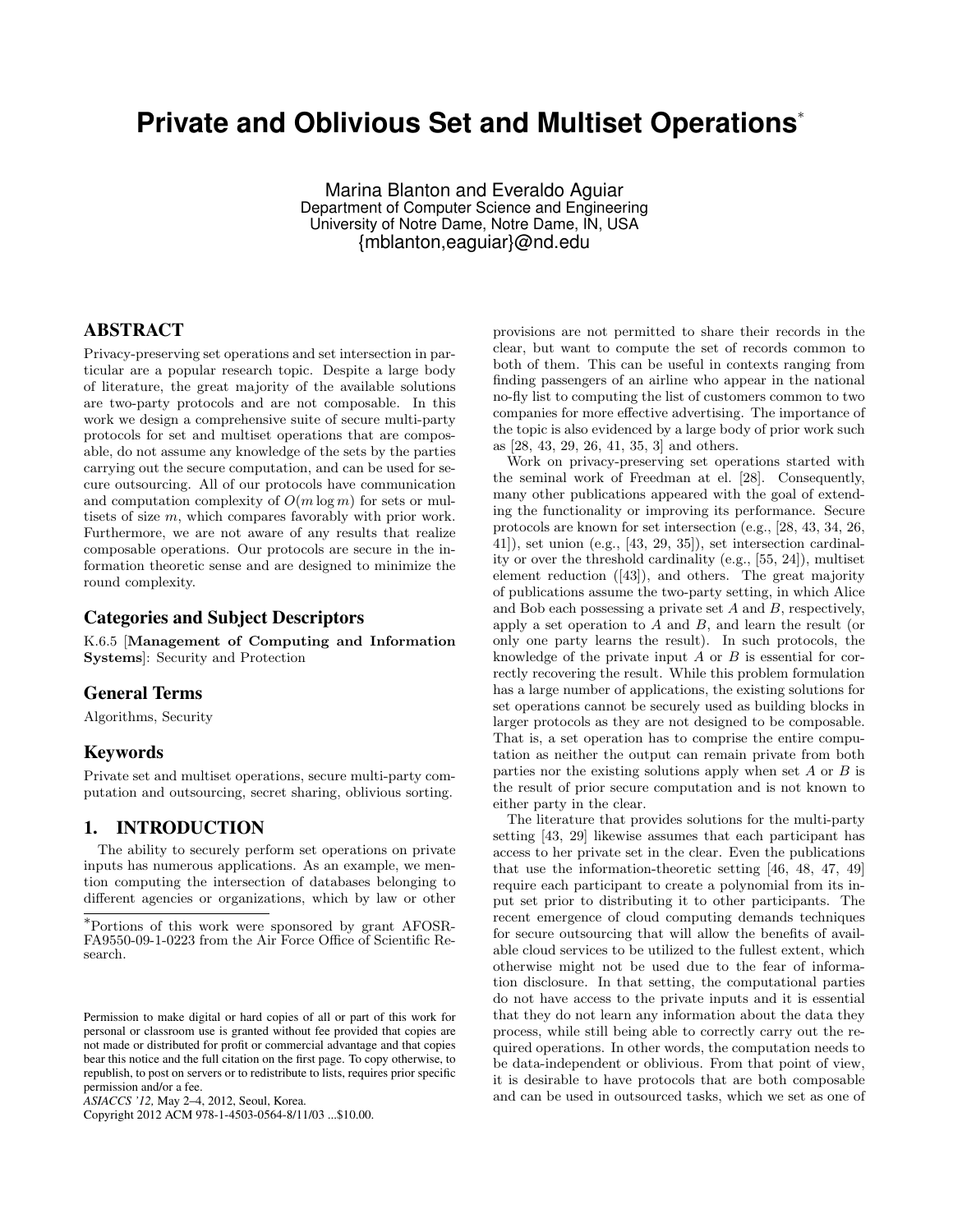our goals.

Our contributions. In this work, we provide secure multiparty protocols for set and multiset operations, which are union, intersection, difference, and element reduction (for multisets). Besides computing the main functionality, we provide variants of the protocols that produce cardinality of the resulting (multi)set or compute over-the-threshold cardinality and produce a bit. Furthermore, our protocols can be used to always hide the size of the input/output (multi)sets or the size can be revealed to make any computation that follows more efficient (since complexity of set operations is proportional to the size of their representation). Finally, we provide a generic conversion from a multiset to a set that allows our protocols for secure set operations to be run on multisets.

The advantages of our solutions over previously available results are as follows:

- 1. The requirement that each input set/multiset is known by a participant in the clear is removed. This implies that the elements of the input sets can be arbitrarily partitioned among the participants. The input sets can also be a result of prior privacy-preserving computation and are not known in the clear to any participant.
- 2. Our protocols are composable. Because both the inputs and outputs are split among the participants, our protocols can be composed an arbitrary number of times or they can be used as building blocks in larger computations.
- 3. No intermediate results or other information are revealed to the participants, which makes the solution suitable for secure computation outsourcing. In other words, the parties who provide the inputs and/or learn the results can be different from the parties carrying out the computation. This is in contrast with prior results, where the knowledge of a set in the clear was essential for protocol correctness.
- 4. Our solution provides natural support for hiding the sizes of the sets. The input sets can be padded for additional security, and the size of the result is never revealed, unless the parties decide to do otherwise.
- 5. Unlike most prior literature, our techniques make no use of expensive operations based on public-key cryptography and achieve information-theoretic security (assuming the existence of secure channels between the participants).
- 6. All of our protocols are efficient and have  $O(m \log m)$ communication and computation complexity where m is the sum of the input sets' sizes. This compares favorably with the existing solutions (which we detail below).

Security of our protocols is shown in both passive (also known as semi-honest or honest-but-curious) and active (malicious) adversarial models.

## 2. RELATED WORK

Privacy-preserving set operations. The first custom protocols for securely computing the intersection of two data

sets and the two-party set intersection cardinality were described by Freedman et al. [28]. They are based on the use of homomorphic encryption, polynomial representation of sets and balanced hash functions that result in  $O(m \ln \ln m)$  computation and  $O(m)$  communication for two parties. Here m is the set size and in what follows  $n \geq 2$  will denote the number of parties. Kissner and Song [43] extended that work by building a framework of multiset operations which included set union, intersection, set intersection cardinality, and subset relation. The protocols secure against honest-but-curious adversaries and the set intersection protocol secure in the malicious model have communication and computation complexities of  $O(n^2m)$  and  $O(n^2m^2)$ , respectively. Until very recently, available multi-party set operation protocols had complexity quadratic in the set size, but a few recent publications improve the efficiency of such protocols. In particular, Cheon et al. [13] proposed the first set intersection protocol that achieves non-quadratic costs with respect to set sizes for both communication and computation. Subsequently, Dachman-Soled et al. [18] achieved linear in the number of parties broadcasts and operations by representing sets as multivariate polynomials and adopting a round table communication paradigm. Set union protocols for the malicious adversary are proposed in [29, 38]. The former achieves communication complexity of  $O(n^2m^2 + n^3m)$  in  $O(n)$  rounds while the latter aims at reducing the size of communication.

Also with respect to malicious adversaries, [40, 17, 35, 26, 25] delineate protocols for privacy preserving set intersection in the two-party setting. The approach in [25] was able to yield linear (in  $m$ ) complexities for both communication and computation. One noticeable recent work [3] adds to intersection operations the feature of completely hiding the size of the set (including the upper bound) held by the client (i.e., the participant who learns the result). In that scenario, however, the client performs  $O(m_c \log m_c)$  operations, where  $m_c$  is the client's set size. A series of other protocols [43, 55, 47, 24, 51] focus only on computing the cardinality of the intersection. Lastly, another line of work [34, 40, 41] builds two-party private set intersection protocols based on oblivious pseudo-random functions (OPRFs).

Other relevant literature deals with protocols in the informationtheoretic setting [46, 48, 47, 49]. Li and Wu [46] proposed the first such set intersection protocol for semi-honest adversaries. It assumed polynomial representation of sets, used a secret sharing scheme to distribute values among the players, and achieved communication complexity of  $O(n^3m^2)$ . Patra et al. [48, 49] present two information-theoretically secure private set intersection protocols, the second of which is an optimization of the previous one. The communication complexity of the protocol proposed in [49] is  $O(n^4m^2 + n^5)$  with a constant number of rounds and resilience against  $t < n/2$ corrupted parties. Lastly, we highlight the work by Sang and Shen [51], which describes protocols for most set operations in the Universal Composability model with static adversaries and  $O(n^2m^2)$  complexities, and the recent private set intersection implementation by Huang et al. [39] that despite being based on garbled circuits, have comparable performance to that of custom two-party protocols.

Table 1 provides a brief comparison of the most relevant protocols with respect to their complexities and functionality. Notations PSI and PMI stand for "private set intersection" and "private multiset intersection," respectively. U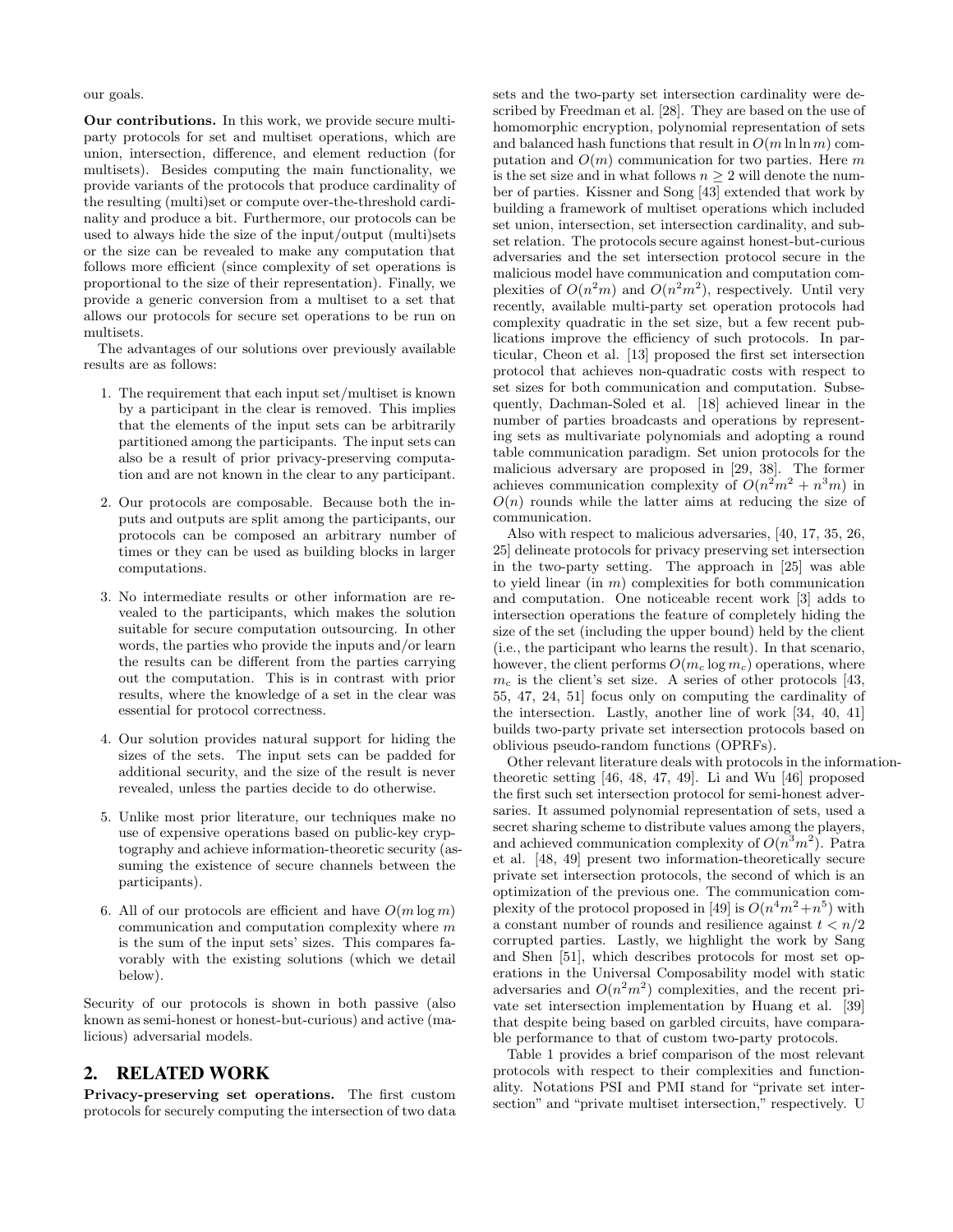| Ref.               | Operation                                                                                                      | Computation       | Communication        | Multi-<br>party | Public-<br>key | Size<br>hiding | Composable |
|--------------------|----------------------------------------------------------------------------------------------------------------|-------------------|----------------------|-----------------|----------------|----------------|------------|
| $\left[ 25\right]$ | PSI                                                                                                            | O(m)              | O(m)                 |                 |                |                |            |
| [24                | PSI-CA                                                                                                         | O(m)              | O(m)                 |                 |                |                |            |
| $\lceil 3 \rceil$  | PSI                                                                                                            | $O(m \log m)$     | O(m)                 |                 |                |                |            |
| 13                 | PSI                                                                                                            | $O(n^3m)$         | $O(n^3m)$            |                 |                |                |            |
| <sup>18</sup>      | PSI                                                                                                            | $O(nm^2)$         | $O(nm + m \log^2 m)$ |                 |                |                |            |
| [38]               | <b>PMU</b>                                                                                                     | $O(n^2m^2)$       | $O(n^2m)$            |                 |                |                |            |
| [48]               | <b>PSI</b>                                                                                                     | $O(n^3m^2 + n^4)$ | $O(n^3m^2 + n^4)$    |                 |                |                |            |
| This work          | PSI, PSI-CA, PSU, PSU-CA,<br>PSDiff, PSDiff-CA, PER, PER-CA,<br>PMI, PMI-CA, PMU, PMU-CA,<br>PMDiff, PMDiff-CA | $O(n^2m\log m)$   | $O(n^2m\log m)$      |                 |                |                |            |

Table 1: Summary of most recent (and relevant) protocols for set operations.

stands for "union," ER stands for "element reduction," and CA means "cardinality." All complexities are listed for the malicious adversary. In the table, a solution is marked as size hiding if the sizes of the input sets can be protected by means of padding, which is the same as the protection mechanism used in this work. We note that work by Ateniese et al. [3] achieves a stronger notion of size hiding in which no information about one of the two input sets is revealed. We additionally achieve that information about the size of the output set (beyond the bounds imposed by the sizes of the (padded) input sets) is not revealed to the parties. The complexity of the results in Table 1 that rely on public-key cryptography is measured in public-key operations reported in them and the security parameters for communication are implicit. The remaining solutions that do not rely on public-key operations (namely, [48] and this work) achieve information-theoretic security. All computation and communication complexities reflect the combined work and communication of all parties.

Secure multi-party computation. The literature on secure multi-party computation and function evaluation is very extensive and its review is beyond the scope of this work. In the multi-party setting, which is employed in this work, the available techniques are garbled circuit evaluation (see, e.g., [31, 6]), computation based on linear secret sharing (see, e.g., [52, 15]), and threshold homomorphic encryption (see, e.g., [27, 23, 16]). In this work we employ techniques based on a linear sharing scheme and design efficient and information-theoretically secure protocols for set and multiset operations.

Parallel set operations. Computing set operations has also been examined in the realm of parallel computing. Early works such as [44, 53] described solutions for set operations that utilized specially designed array structures to efficiently compute these operations directly in hardware. More recent parallel techniques such as [9] involve a careful arrangement of the data into random balanced binary trees. While these techniques allow set operations to be performed efficiently, they were not designed to be secure, are not data-oblivious, and do not naturally lend themselves to secure multi-party protocols.

# 3. PRELIMINARIES

## 3.1 Framework

In this work we use the multi-party setting in which  $n > 2$ parties  $P_1, \ldots, P_n$  jointly execute prescribed functionality on private inputs and outputs. We utilize a linear secret sharing scheme (such as Shamir secret sharing scheme [52]) for representation of and secure computation on private values. To ensure composability of our protocols, we assume that prior to the computation, the parties  $P_1$  through  $P_n$  hold their respective shares of the input and also compute shares of the output. Then any party holding a private input will produce shares of its values before the computation starts, and upon computation completion the computational parties  $P_1$  through  $P_n$  send their shares to the entities that are entitled to learn the result. This gives flexibility to the problem setting in that the parties holding the inputs may be disjoint from the parties carrying out the computation (as in the case with outsourcing). Similarly, the parties receiving the output do not have to coincide with the input parties or computational parties.

Throughout this work we assume that parties  $P_1, \ldots, P_n$ are connected by pair-wise secure authenticated channels. Each input and output party also establishes secure channels with  $P_1$  through  $P_n$ . With a  $(n, t)$ -secret sharing scheme, any private value is secret-shared among  $n$  parties such that any  $t + 1$  shares can be used to reconstruct it, while t or fewer shares reveal no information about the shared value, i.e., it is perfectly protected in information-theoretic sense. Therefore, the values of  $n$  and  $t$  should be chosen such that an adversary is unable to corrupt more than  $t$  computational parties.

In a secret sharing scheme that we utilize, any linear combination of secret-shared values can be performed by each computational party locally, without any interaction, but multiplication of two secret-shared values requires communication between all of them. In other words, if we let  $[x]$ denote that value x is secret-shared among  $P_1, \ldots, P_n$ , operations  $[x] + [y]$ ,  $[x] + c$ , and  $c[x]$  are performed by each  $P_i$ locally on its shares of x and y, while computation of  $[x][y]$ is interactive. The most common way of implementing multiplication is by sending the total of  $O(n^2)$  messages (where each  $P_i$  sends  $n-1$  messages, one to each other participant) using, for instance, the techniques of [30], but recent results [37, 5] lower the communication to  $O(n)$  messages per multiplication at the cost of preprocessing. We assume complexity  $O(n^2)$  in our analysis.

All operations are assumed to be performed in a field  $\mathbb{Z}_p$ for a small prime p greater than the maximum value that needs to be used in the computation (i.e., the range of values of set and multiset elements). Without loss of generality, we assume that the domain of (multi)set elements consists of integers greater than 0.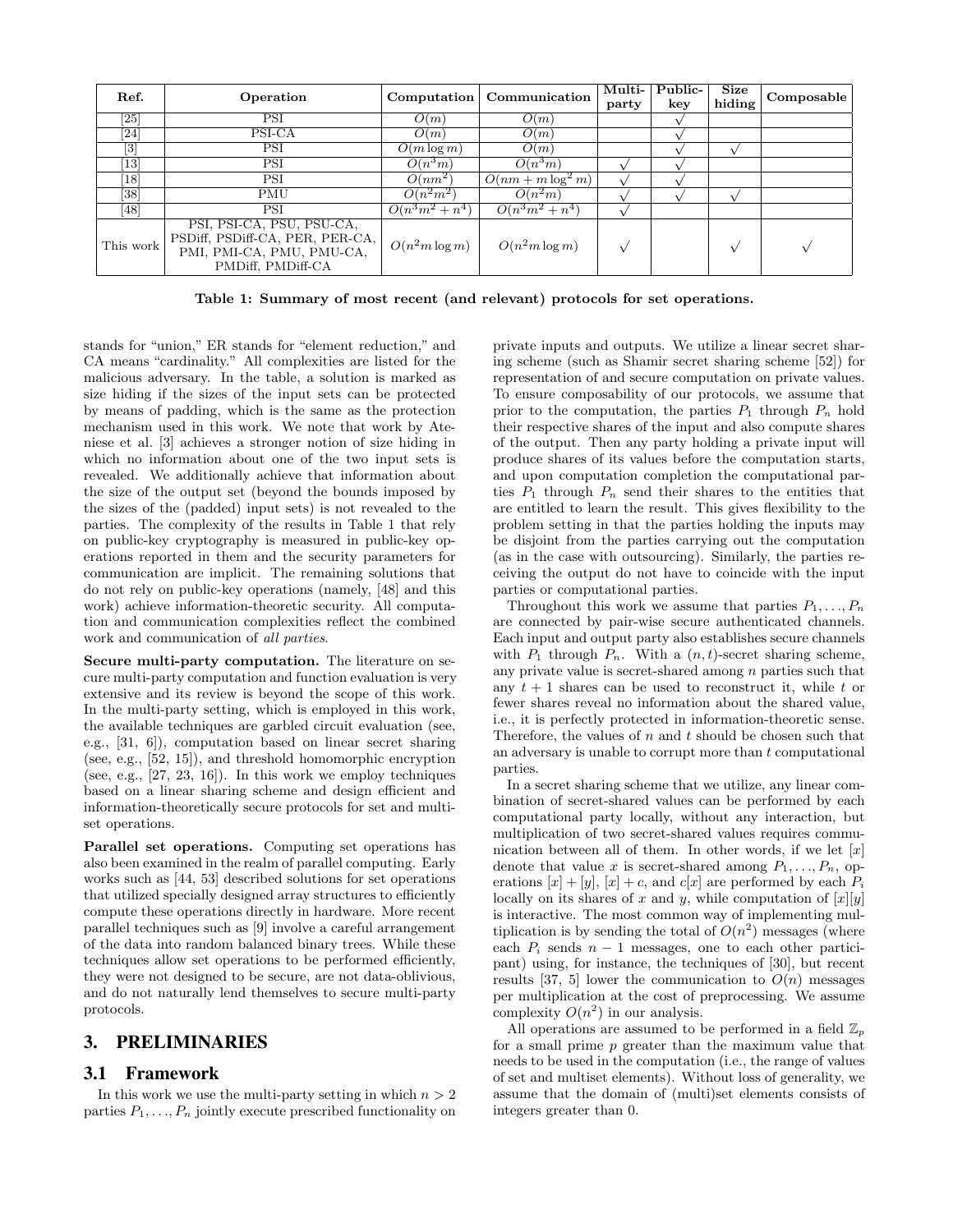Performance of secure computation techniques is of grand significance, as protecting secrecy of data throughout the computation often incurs substantial computational costs. For that reason, besides security, efficient performance of the developed techniques is one of our prime goals. Normally, performance of a protocol in the current setting is measured in terms of two parameters: (i) the number of interactive operations (multiplications, distributing shares of a private value or opening a secret-shared value) necessary to perform the computation and (ii) the number of sequential interactions, i.e., rounds. We employ the same metrics throughout this work.

#### 3.2 Building blocks

We now proceed with a brief description of building blocks which are used in our solutions, namely, oblivious sorting, comparisons, and prefix multiplication.

Oblivious sorting. When sorting is utilized in secure computation, the sequence of operations that the parties execute must be independent of the set they are sorting, or oblivious, to ensure that no information about the private data is revealed. While most sorting algorithms are not oblivious, a sorting network is. Such techniques use a fixed (input-independent) sequence of compare-and-switch operations. In our setting, a compare-and-switch operation can be implemented as follows:

$$
[s] \leftarrow \text{GE}([a], [b]);
$$
  

$$
[c] \leftarrow [s][b] + (1 - [s])[a];
$$
  

$$
[d] \leftarrow [s][a] + (1 - [s])[b];
$$

where GE denotes a "greater than or equal" operation (detailed below) which produces a bit. After comparing two values a and b, c corresponds to  $\min(a, b)$  and d corresponds to  $max(a, b)$ .

Ajtai et al. [2] describe a sorting network with  $O(m \log m)$ comparisons for a set of cardinality  $m$ , but it has a very high constant. More practically, Batcher's network [4] uses  $O(m \log^2 m)$  comparisons and was the basis of secure multiparty sorting in [42]. More recent results [45, 32, 33] developed oblivious randomized sorting algorithms with  $O(m \log m)$ comparisons and low constants which succeed with very high probability. Another recent solution is due to Zhang [57], in which oblivious sorting is achieved in constant round using  $O(m^2)$  or  $O(mR)$  communication and computation, where  $[0, R]$  is the range of numbers to be sorted.

Throughout the paper (and in the complexity analysis in particular), we will assume that  $O(m \log m)$  oblivious sorting of Goodrich [32] is used. We use notation  $([y_1], \ldots, [y_m]) \leftarrow$  $\textsf{Sort}([x_1], \ldots, [x_m])$  to denote secure implementation of oblivious sorting in this framework.

Other protocols. In addition to oblivious sorting, we rely on other secure protocols from prior literature in this framework, which are as follows:

•  $[b] \leftarrow \mathsf{Eq}([x], [y])$  is an equality protocol that on input two secret-shared values  $x$  and  $y$  outputs a bit  $b$  which is set to 1 iff  $x = y$ . The most efficient implementation of this operation in our framework that we are aware of is due to Catrina and de Hoogh [11] which uses  $\ell + 4 \log \ell$  interactive operations in 4 rounds to compare  $\ell$ -bit integers, where most of the cost is input independent and can be performed ahead of time.

- $[b] \leftarrow$  GE([x], [y]) is a comparison protocol that on input two secret-shared  $\ell$ -bit values x and y outputs a bit b which is set to 1 iff  $x \geq y$ . Efficient implementations of this function also exist, e.g., we can use the comparison protocol from [11] with 4 rounds and  $4\ell$ −2 interactive operations, where precomputation can also reduce the cost.
- $([y_1], \ldots, [y_n]) \leftarrow \mathsf{PreMul}([x_1], \ldots, [x_n])$  computes prefixmultiplication, where on input a sequence of integers  $x_1, \ldots, x_n$ , the output consists of values  $y_1, \ldots, y_n$ , where each  $y_i = \prod_{j=1}^i y_j$ . Secure multi-party implementation of PreMul in [11] uses 2 rounds and  $3\ell - 1$  interactive operations for  $\ell$ -bit operands.

The complexities of Eq, GE, and PreMul functionalities cited above correspond to statistically secure protocols, but alternative implementations that achieve perfect secrecy are available as well. All other parts of our solutions are perfectly secure, and therefore by using perfectly secure implementations of these building blocks the overall solutions will be perfectly secure as well.

Finally, another recent work due to Toft [54] provides equality and comparison protocols of sublinear (in  $\ell$ ) complexity. In particular, the equality protocol in [54] uses  $O(\kappa)$ interactive operations in a constant number of rounds, where  $\kappa$  is a correctness parameter, and a comparison is performed using  $O(\log \ell (\kappa + \log \log \ell))$  interactive operations in  $O(\log \ell)$ rounds or using  $O(\sqrt{\ell(\kappa + \log \ell)})$  interactive operations in a constant number of rounds for the same  $\kappa$ . These protocols are, however, more suitable for secure multi-party computation based on homomorphic encryption and are applicable to our setting only when  $t = 1$ .

## 3.3 Security model

For each presented protocol, we define its secure functionality such that the parties carrying out the computation do not provide any input and do not receive any output. Instead, it is assumed that prior to the beginning of each protocol the parties with inputs will secret-share their sets among the parties carrying out the computation. Likewise, if the result of a computation is to be revealed to one or more parties, the computational parties will send their shares to the output parties who reconstruct the result.

We next formally define security using the standard definition in secure multi-party computation for semi-honest adversaries. We will prove our techniques secure in the semihonest model and will then show that standard techniques for making the computation robust to malicious behavior apply to all of our protocols.

DEFINITION 1. Let parties  $P_1, \ldots, P_n$  engage in a protocol  $\pi$  that computes function  $f(in_1, \ldots, in_n) = (out_1, \ldots, out_n),$ where in<sub>i</sub> and out<sub>i</sub> denote the input and output of party  $P_i$ , respectively. Let  $VIEW_{\pi}(P_i)$  denote the view of participant  $P_i$  during the execution of protocol  $\pi$ . More precisely,  $P_i$ 's view is formed by its input and internal random coin tosses  $r_i$ , as well as messages  $m_1, \ldots, m_k$  passed between the parties during protocol execution:

$$
VIEW_{\pi}(P_i) = (in_i, r_i, m_1, \ldots, m_k).
$$

Let  $I = \{P_{i_1}, P_{i_2}, \ldots, P_{i_t}\}\$  denote a subset of the participants for  $t < n$  and  $\overline{\text{VIEW}_{\pi}(I)}$  denote the combined view of participants in I during the execution of protocol  $\pi$  (i.e., the union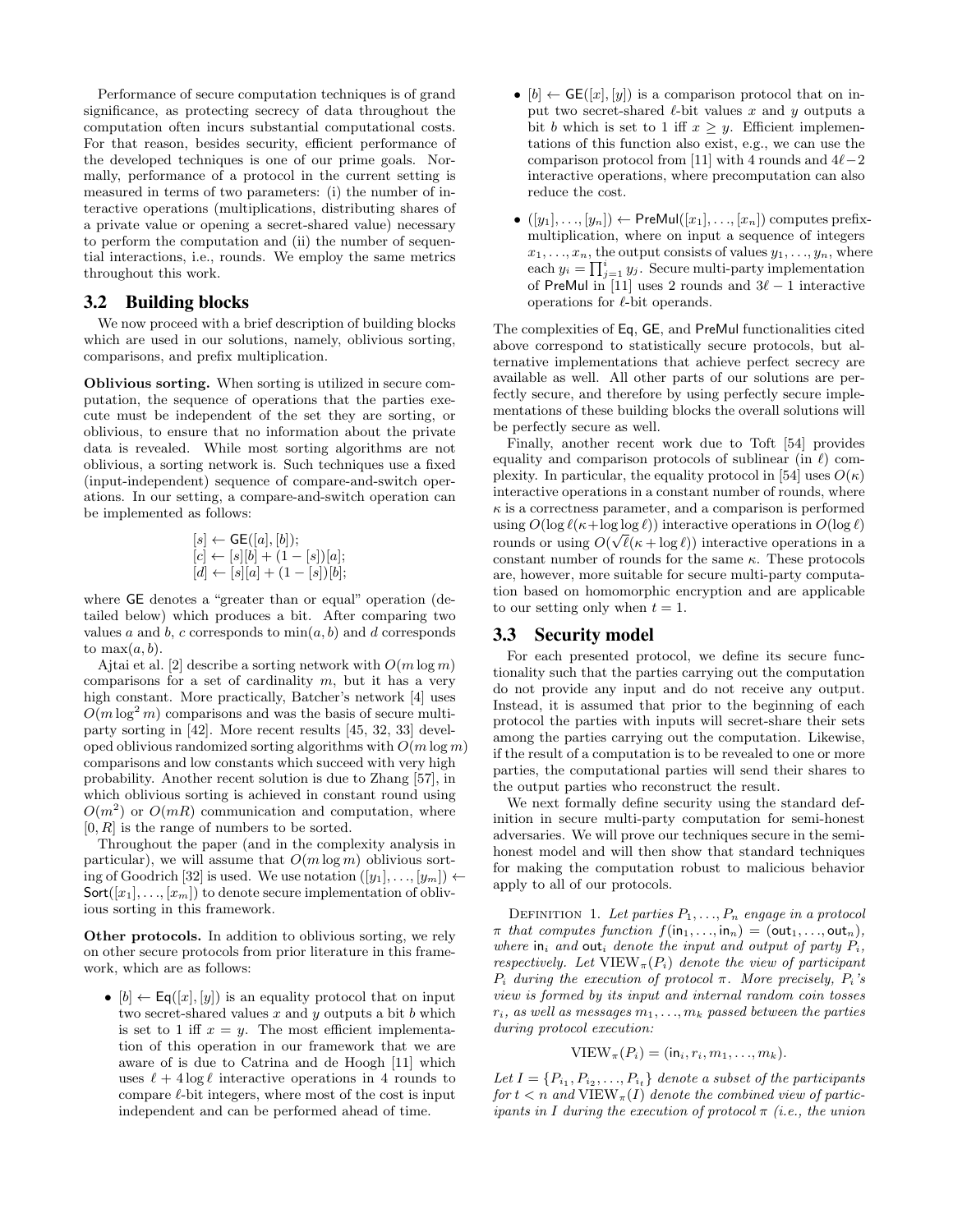of the views of the participants in  $I$ ). We say that protocol  $\pi$  is t-private in presence of semi-honest adversaries if for each coalition of size at most t there exists a probabilistic polynomial time simulator  $S_I$  such that

$$
\{S_I(\mathsf{in}_I, f(\mathsf{in}_1, \ldots, \mathsf{in}_n)\} \equiv \{\mathsf{VIEW}_{\pi}(I), \mathsf{out}_I\},
$$

where  $\text{in}_I = \bigcup_{P_i \in I} \{\text{in}_i\}$ ,  $\text{out}_I = \bigcup_{P_i \in I} \{\text{out}_i\}$ ,  $and \equiv denotes$ computational indistinguishability.

#### 4. SET OPERATIONS

This section presents our solutions for several set operations – namely, set intersection, union, and difference, as well as our multiset element reduction protocol. All other multiset operations are treated in the consecutive section.

Intuitively, computing an operation on sets A and B without any knowledge of the values that these sets contain appears to be hard if fewer than  $m^2$  comparisons are used (one comparison for each  $a_i \in A$  and  $b_j \in B$ ). Indeed, if any given pair of elements  $a_i, b_j$  have not been (explicitly or implicitly) compared, then for arbitrary sets A and B the result is not guaranteed to be correct. If, however, the result is known to be correct with fewer comparisons, then some information about the input sets must be known which violates our security requirements. Fortunately for us, relationships between some pairs  $a_i, b_j$  can be determined implicitly, based on other explicit comparisons of elements of A and B and eliminates the need for explicit  $m^2$  comparisons. We notice that once data-oblivious sorting is used as a building block, we can realize all of our set and multiset operations using  $O(m \log m)$  interactive operations (comparisons) and their round complexity exceeds that of sorting by a small (additive) constant.

## 4.1 Core protocols

Set union. The first protocol that we describe computes the set union  $C = A \cup B$ , where  $A = \{a_1, ..., a_{m_1}\}, B =$  $\{b_1, \ldots, b_{m_2}\}, C = \{c_1, \ldots, c_m\}, \text{ and } m = m_1 + m_2.$  Initially the elements of A and B are combined into a new set and subsequently sorted. Next, we eliminate duplicates, as we wish to keep only a single instance of each item appearing in either of the sets. To accomplish this, our protocol looks at adjacent items in the sorted set,  $x_i$  and  $x_{i+1}$ . If the elements are the same, the first instance is erased by setting the corresponding item  $c_i$  in the resulting set to 0 (recall that 0 is not a valid element of  $A$  or  $B$ ). The protocol makes no changes to those items that occur a single time.

|              | <b>Protocol 1.</b> $[c_1],, [c_m] \leftarrow$ Union $([a_1],, [a_{m_1}],[b_1],,$ |  |
|--------------|----------------------------------------------------------------------------------|--|
| $[b_{m_2}])$ |                                                                                  |  |

| 1. $[x_1], \ldots, [x_m] \leftarrow \text{Sort}([a_1], \ldots, [a_{m_1}], [b_1], \ldots, [b_{m_2}])$ ; |
|--------------------------------------------------------------------------------------------------------|
| 2. for $i = 1$ to $m - 1$ do in parallel                                                               |
| 3. $[u_i] \leftarrow \textsf{Eq}([x_i], [x_{i+1}])$ ;                                                  |
| 4. $[c_i] \leftarrow [x_i](1-[u_i])$ ;                                                                 |
| $5.$ $[c_m] \leftarrow [x_m];$                                                                         |
| 6. return $[c_1], \ldots, [c_m]$ ;                                                                     |

Note that the computation in the Union protocol can be parallelized, and each element of the resulting set is computed independently of others. While this protocol provides the most basic version, we subsequently describe how the size of the set  $C$  can be reduced to contain only non-zero elements (the actual members of the union) if desired.

Set intersection. Following the set union logic, we could implement our protocol for set intersection in a similar manner. This time, after sorting the combined set of size  $m =$  $m_1+m_2$ , we wish to erase (i.e., set to 0) each distinct element once (note that there will be either one or two instances of each distinct element). In its simplest form, in the protocol we could compare two consecutive elements  $x_i$  and  $x_{i+1}$ in the sorted set and keep  $x_i$  if they are equal. Huang et al. [39], however, notice that the size of the output set can be reduced in half if instead we compare each even element of the sorted set to its adjacent elements. Then if either comparison results in 1, we keep the current element and otherwise set it to 0. The output consists of only even elements, which gives us  $|m/2|$  elements in the output set. Implementing this logic in our framework results in similar (in fact, slightly more efficient) performance compared to the simpler logic, but the output size is reduced in half, which improves efficiency of the computations that follow. We also note that from the set operations that we implement in this work, set intersection is the only operation where the output size can be reduced to a fraction of the input set sizes without any knowledge of the inputs by computing values at certain fixed locations.

In our set intersection protocol we implement the logic described above, where we have to make an exception for the last element in case  $m = m_1 + m_2$  is even (i.e., in the case the element at position m is compared only to its predecessor at position  $m-1$ ). For any given element  $x_{2i}$  of the sorted set, let  $u_i$  denote the result of the comparison of  $x_{2i}$  with  $x_{2i-1}$ and  $v_2$  denote the result of  $x_{2i}$ 's comparison with  $x_{2i+1}$ . Then to compute the corresponding element of the output set  $c_i$ , we need to multiply  $x_{2i}$  with the OR of  $u_i$  and  $v_i$ . In general, Boolean OR  $a \vee b$  can be implemented as  $a +$  $b - ab$ , but we note that in our case  $u_i$  and  $v_i$  will never be simultaneously 1. This means that the sum  $u_i + v_i$  will correspond to their OR, reducing the number of interactive operations. As before, computing all elements of the result  $A \cap B$  proceeds in parallel, which is of grand importance because the size of  $A$  and  $B$  can be very large.

 $\textbf{Protocol 2.} \ \ [c_1], \ldots, [c_{\lfloor m/2 \rfloor}] \leftarrow \textsf{Int}([a_1], \ldots, [a_{m_1}], [b_1], \ldots,$  $[b_{m_2}])$ 1.  $[x_1], \ldots, [x_m] \leftarrow \mathsf{Sort}([a_1], \ldots, [a_{m_1}], [b_1], \ldots, [b_{m_2}]);$ 2. for  $i = 1$  to  $|(m - 1)/2|$  do in parallel 3.  $[u_i] \leftarrow \textsf{Eq}([x_{2i}],[x_{2i-1}]);$ 4.  $[v_i] \leftarrow \mathsf{Eq}([x_{2i}], [x_{2i+1}]);$ 5.  $[c_i] \leftarrow ([u_i] + [v_i])[x_i];$ 6. if  $(m \mod 2 = 0)$ 7.  $[u_{m/2}] \leftarrow \textsf{Eq}([x_m], [x_{m-1}]);$ 8.  $[c_{m/2}] \leftarrow [u_{m/2}][x_m];$ 9. return  $[c_1], \ldots, [c_{|m/2|}];$ 

Set difference. An intuitive solution to computing the set difference  $A \setminus B$  is to combine sets A and  $A \cap B$ , sort the combined set, and eliminate all values that appear twice in the resulting multiset (by erasing both instances). This approach, however, results in running sorting twice (where sorting is executed on the set of size  $2|A| + |B|$  the second time) and thus more than doubling the overhead compared to other protocols. Our solution instead is to label the elements of the two sets with opposite bits which will allow us to perform this asymmetric operation using a single sort. In detail, we associate a zero bit with each element of set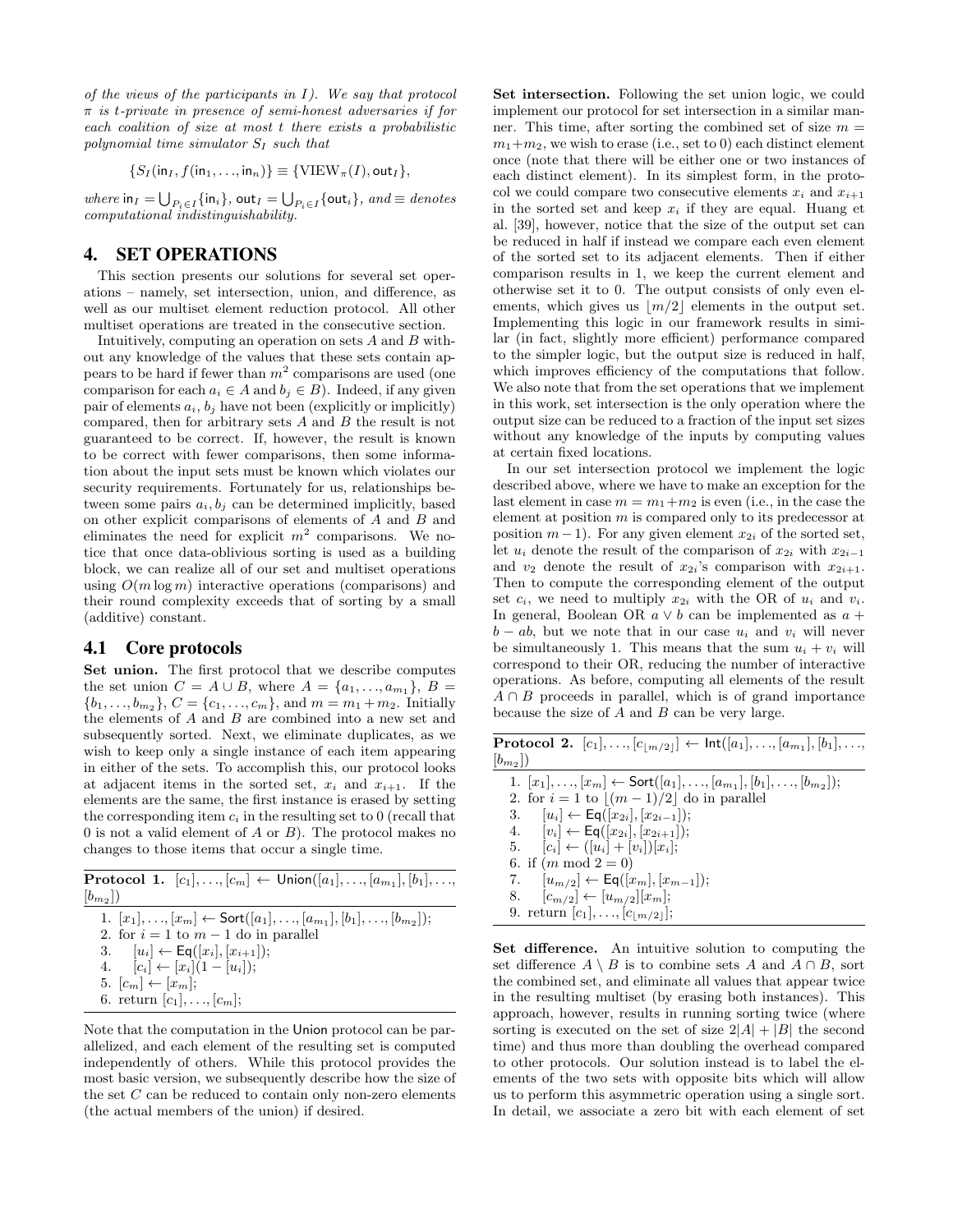A and a bit with value 1 with each element of B. The concatenation of these  $m = |A| + |B|$  tuples is then sorted using a slightly modified sorting procedure that we denote by SortT. In this case, the comparisons performed during the sorting process only take into consideration the first element of each (2-)tuple, but the entire tuples are swapped based on the outcome of a comparison.

After sorting, we compare (in parallel) each element of the sorted set to its successor and store the results into a bit vector u. Based on these results, the protocol will then erase (set to 0) each pair of elements that have the same value, while keeping those that have unique values unchanged. To erase both instances of duplicate elements, we can compute values  $c_i$ 's by executing

$$
[c_i] \leftarrow [x_i](1 - [u_i]); \quad [c_{i+1}] \leftarrow [x_{i+1}](1 - [u_i]);
$$

for each i, where  $x_i$ 's represent the previously sorted concatenation of the elements of A and B. Although this logic can be safely realized when the computation is executed sequentially, it needs to be modified if we want it to be parallelized. To achieve this, we make sure that the value of each  $c_i$  in the resulting set depends on the result of the comparison of  $x_i$  with  $x_{i-1}$  and  $x_{i+1}$ , and each  $c_i$  is set only once. In particular, we set  $c_i$  to 0 if either  $u_{i-1}$  or  $u_i$  is true and it is set to  $x_i$  otherwise. Similar to the OR computation in the set intersection, because at most one of  $u_{i-1}$  and  $u_i$  can be set for each value of i, the OR computation is performed as  $u_{i-1} + u_i$  instead of full  $u_{i-1} + u_i - u_{i-1}u_i$ .

Finally, as the last step of the protocol we compute the elements  $c_i$ 's of the set difference  $A \setminus B$  by erasing all elements of  $B$  that still remain. This is accomplished using the second element of each tuple of the sorted set, which stores information about the input set from which the value originated.

 $\textbf{Protocol 3.} \quad [c_1], \ldots, [c_m] \; \leftarrow \; \textbf{Diff}([a_1], \ldots, [a_{m_1}], [b_1], \ldots,$  $[b_{m_2}])$ 

1.  $\langle [x_1], [y_1] \rangle, \ldots, \langle [x_m], [y_m] \rangle \leftarrow \mathsf{SortT}(\langle [a_1], [0] \rangle, \ldots, \langle [a_{m_1}],$  $[0], \langle [b_1], [1] \rangle, \ldots, \langle [b_{m_2}], [1] \rangle);$ 

2. for 
$$
i = 1
$$
 to  $m - 1$  do in parallel  $[u_i] \leftarrow \text{Eq}([x_i], [x_{i+1}])$ ; 3. for  $i = 2$  to  $m - 1$  do in parallel  $[c_i] \leftarrow [x_i](1 - [u_i] - [u_i])$ 

- $[u_{i-1}$ );
- 4.  $[c_1] \leftarrow [x_1](1 [u_1])$ ;
- 5.  $[c_m] \leftarrow [x_m](1 [u_{m-1}])$ ;

6. for 
$$
i = 1
$$
 to m do in parallel  $[c_i] \leftarrow [c_i](1 - [y_i])$ ;

7. return  $[c_1], ..., [c_m]$ ;

Element reduction. Element reduction is applied to a single multiset A, during which one instance of each distinct element is erased. The logic for its implementation is similar to that of the intuitive implementation of set intersection with the difference that in the set intersection protocol each distinct element appeared only once or twice in the combined set, while in this case, each element can appear any number of times. We therefore erase the elements in a different order. In particular, the first instance of each distinct element is erased. This is implemented by comparing adjacent  $x_i$ and  $x_{i+1}$  in the sorted multiset and setting the element at position  $i+1$  in the result,  $c_{i+1}$ , to 0 iff  $x_i$  and  $x_{i+1}$  differ (i.e.,  $x_{i+1}$  is a new distinct element). For correctness, the first element  $c_1$  is always set to 0. As before, computation of each element of the result can proceed in parallel.

#### **Protocol 4.**  $[c_1], ..., [c_m]$  ← Red $([a_1], ..., [a_m])$

1. 
$$
[x_1], \ldots, [x_m] \leftarrow \text{Sort}([a_1], \ldots, [a_m]);
$$
  
\n2.  $[c_1] \leftarrow 0;$   
\n3. for  $i = 1$  to  $m - 1$  do in parallel  
\n4.  $[u_i] \leftarrow \text{Eq}([x_i], [x_{i+1}]);$   
\n5.  $[c_{i+1}] \leftarrow [u_i][x_{i+1}];$   
\n6. return  $[c_1], \ldots, [c_m];$ 

#### 4.2 Protocol variants

The above protocols implement the basic functionality of multi-party set operations. Next, we show how they can be modified or extended to enable several new features.

Opening the result of a (multi)set operation. The output of the protocols in section 4.1 cannot be safely opened without leaking information about their inputs because the locations of erased items will be revealed. If the result is to be opened (e.g., when one of the above operations is the last in the computation), the parties will need to additionally sort the result, or randomly permute it, prior to opening to hide all patterns. To do so, the last line of each protocol in section 4.1 should be changed from

$$
\begin{aligned}\n\text{return } [c_1], \ldots, [c_k]; \\
\text{to} \\
\text{return } \text{Sort}([c_1], \ldots, [c_k]);\n\end{aligned}
$$

for the appropriate value of  $k$ . In the full version of this work [7] we also show how this can be performed more efficiently by using set compaction instead of full sorting.

Reducing the size of the result of a (multi)set operation. The way our protocols are specified does not reveal the size of the resulting set or multiset. In certain cases, however, for efficiency reasons it is desirable to reveal the size of the resulting set and eliminate all extra elements. We distinguish between these two modes by referring to them as length-hiding and length-preserving, respectively. To perform a length-preserving set or multiset operation, the parties need to follow each protocol as specified after which they sort the outcome and discard 0 elements by comparing each of them to 0 and opening the result of the comparison. More precisely, each "return  $[c_1], \ldots, [c_k]$ " statement (for appropriate  $k$ ) in the original protocols needs to be replaced with:

1. 
$$
[d_1], \ldots, [d_k] \leftarrow \text{Sort}([c_1], \ldots, [c_k]);
$$
\n2.  $S \leftarrow \emptyset$ ;\n3. for  $i = 1$  to  $k$  in parallel\n4.  $[b] \leftarrow \text{Eq}([d_i], 0)$ ;\n5.  $b \leftarrow \text{Open}([b])$ ;\n6. if  $(b = 0) S \leftarrow S \cup \{[d_i]\}$ ;\n7. return  $S$ 

The Open operation above corresponds to broadcasting the shares of its argument, so that all parties can reconstruct its value. As before, for efficiency reasons compaction can be used instead of sorting.

Computing (multi)set cardinality and over-the-threshold cardinality. Our basic protocols for set operations compute the resulting set, while in certain applications different information such as the set cardinality needs to be computed. It is, however, rather straightforward to modify our protocols to instead compute the cardinality (i.e.,  $|A \cap B|$  for set inter-

section) or over-the-threshold cardinality (i.e.,  $|A \cap B| \geq T$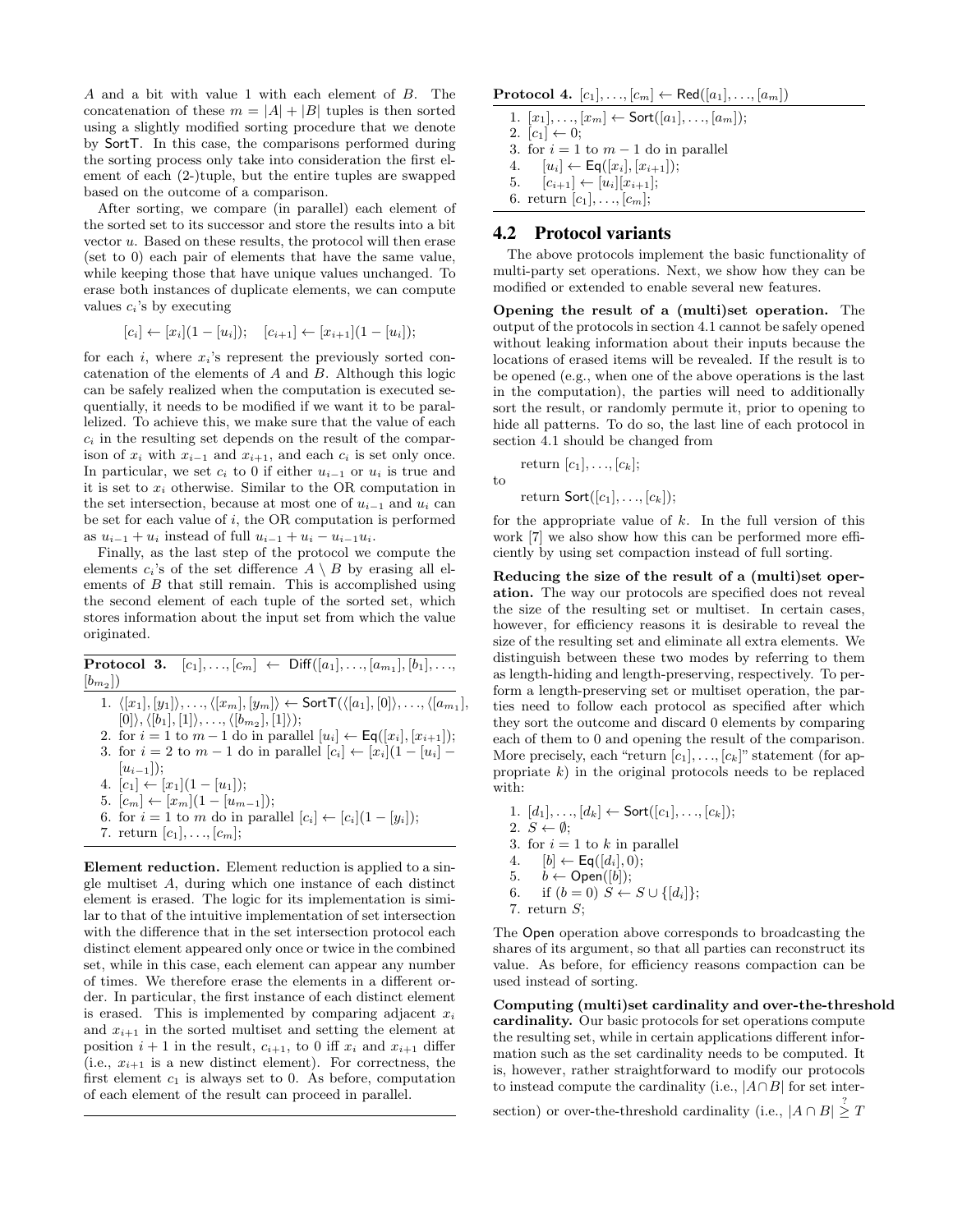for set intersection and threshold  $T$ ) of the resulting set. For completeness, we next describe such modifications, which give us even simpler protocols than the original versions.

To compute the set union cardinality, it is no longer necessary to compute the  $c_i$ 's in the Union protocol. Instead, it suffices to compute only the number of elements that differ from the next adjacent element in the combined sorted set  $x_1, \ldots, x_m$ . In particular, we replace lines 2–6 in Union with the following computation:

2. for  $i = 1$  to  $m - 1$  do in parallel

3.  $[u_i] \leftarrow \textsf{Eq}([x_i], [x_{i+1}]);$ 

4. return  $m - \sum_{i=1}^{m-1} [u_i];$ 

The set union over-the-threshold cardinality can likewise compute and return  $\mathsf{GE}(m - \sum_{i=1}^m [u_i], T)$ .

The set intersection cardinality and the cardinality of a multiset after element reduction follow a similar logic, where now the parties need to compute and return  $\sum_{i=1}^{\lfloor m/2 \rfloor} [u_i]$  +  $\sum_{i=1}^{\lfloor (m-1)/2 \rfloor} [v_i]$  and  $\sum_{i=1}^{m-1} [u_i]$ , respectively. The over-thethreshold versions are formed analogously to the corresponding set union version.

Finally, to compute the set difference cardinality, the parties need to produce the count of the number of elements that do not get erased from the resulting set. This can be achieved by replacing lines 3–7 of the Diff protocol with the following:

3. return 
$$
m_1 - \sum_{i=1}^{m-1} [u_i];
$$

As before, the over-the-threshold cardinality version is produced analogously.

Performing set operations on multiple input sets. Our protocols for set union and intersection have been defined to work on two input sets, while existing literature on multi-party set operations considers the problem of computing set intersection or union of  $n$  input sets with  $n$  participating parties. Here we show that it is straightforward to modify our Union and Int protocols to work on k inputs for any  $k \geq 2$  (i.e., k may or may not depend on n).

First, observe that a protocol for multiple-input set union  $[c_1], \ldots, [c_m] \leftarrow \mathsf{Union}(a_1^{(1)}, \ldots, a_{m_1}^{(1)}, \ldots, a_1^{(k)}, \ldots, a_{m_k}^{(k)}),$  where  $C = \bigcup_{i=1}^{k} A^{(i)}, A^{(i)} = \{a_1^{(i)}, \ldots, a_{m_i}^{(i)}\}$  for  $i = 1, \ldots, k$ , and  $m = \sum_{i=1}^{k} m_i$ , can be obtained from the original **Proto**col 1 with virtually no changes. The only obvious difference is that the first step of the protocol now consists of sorting the concatenations of all of the  $A^{(i)}$ 's, i.e.,  $[x_1], \ldots, [x_m] \leftarrow$  $\mathsf{Sort}(a_1^{(1)},...,a_{m_1}^{(1)},...,a_1^{(k)},...,a_{m_k}^{(k)}).$  As before, the algorithm keeps a single instance of each present distinct value and eliminates the rest.

To be able to implement a multiple-input set intersection,  $[c_1], \ldots, [c_m] \leftarrow \mathsf{Int}(a_1^{(1)}, \ldots, a_{m_1}^{(1)}, \ldots, a_1^{(k)}, \ldots, a_{m_k}^{(k)}),$  where now  $C = \bigcap_{i=1}^k A^{(i)}$ , the algorithm in **Protocol 2** needs to be modified. Because of the multiple input sets, we would like to keep only the elements that appear exactly k times in the sorted array. To accomplish that, instead of checking two consecutive elements, we need to compare two elements  $k-1$  positions apart. Similar to **Protocol 2**, instead of producing a set of size  $m$ , this time we output a set of size  $\lceil (m-1)/k \rceil$  and the OR of multiple bits from which at most one is set is computed as their sum. More precisely, we obtain:

 $\textbf{Protocol 5.}~~ [c_1], \ldots, [c_{\lceil (m-1)/k \rceil}] \leftarrow \textsf{Int}([a_1^{(1)}], \ldots, [a_{m_1}^{(1)}], \ldots,$  $[a_1^{(k)}], \ldots, [a_{m_k}^{(k)}]$ 

- 1.  $[x_1], \ldots, [x_m] \leftarrow \mathsf{Sort}([a_1^{(1)}], \ldots, [a_{m_1}^{(1)}], \ldots, [a_1^{(k)}], \ldots, [a_{m_k}^{(k)}]);$
- 2. for  $i = 1$  to  $m-k+1$  do in parallel  $[u_i] \leftarrow \textsf{Eq}([x_i], [x_{i+k-1}])$ ;
- 3.  $d \leftarrow \lfloor (m 1)/k \rfloor$ ;
- 4. for  $i = 1$  to d do in parallel  $[c_i] \leftarrow \sum_{j=1}^k ([u_{(i-1)k+j}]$ .  $[x_{(i-1)k+j}]);$
- 5. if  $((m-1) \mod k \neq 0)$  $c_{\lceil (m-1)/k \rceil} \leftarrow \sum_{j=1}^{(m-1) \bmod k} [u_{d \cdot k+j}] [x_{d \cdot k+j}];$ 6. return  $[c_1], \ldots, [c_{\lceil (m-1)/k \rceil}];$

## 4.3 Length-hiding set operations

Recall that our original protocols do not reveal any information about the size of the resulting set (beyond the bounds implied by the sizes of the input sets). To ensure that they can be used in the full length-hiding mode, we need to make sure that our protocols work correctly when the length of the input sets is also protected. To hide the actual length of a set, one adds to that set a number of additional elements that have value 0. In this framework, for instance, all sets can be padded to be of the same size (or one of few fixed sizes). It remains to show that correctness of our protocols is preserved when the input sets contain dummy zero elements. We consider each protocol in turn.

In the Union protocol, after step 1, all dummy elements will occupy the lowest indices in the sorted set which we denote 1 through s. During the loop execution, the zero elements will be set to zero again, which has no effect on the result of the operation. The only place where a care needs to be exercised is during a comparison of zero element  $x_s$  and the next non-zero element  $x_{s+1}$ . Notice that in the Union protocol, the result of computing  $\textsf{Eq}([x_s],[x_{s+1}])$  has no effect on  $x_{s+1}$ . We therefore obtain that the output of the protocol will be correct regardless of the number of regular elements contained in the sets  $A$  and  $B$  (including the case when  $A$  and  $B$  are entirely composed of dummy elements). By applying the same reasoning to other protocols, we obtain that regardless of whether zero elements are reset to zero or their values are preserved, the result of the computation is not affected. In the intersection protocol Int we have that computation "at the border" of dummy and regular elements, namely using  $x_s$  and  $x_{s+1}$ , has no effect on  $x_{s+1}$ and therefore the protocol works as expected on padded inputs. This is not the case in the element reduction protocol Red, but we can see that the result of  $\mathsf{Eq}([x_s], [x_{s+1}])$  will be 0 and  $x_{s+1}$  will be set to 0 as required. Finally, in the Diff protocol, u<sup>s</sup> will be 0 as well and therefore will not affect the correctness of  $c_{s+1}$ .

We conclude that all of our protocols can be used unmodified on inputs padded with zero elements so that the size of both the input sets and the output set is protected.

#### 4.4 Security

Correctness of the computation has been discussed with each respective protocol, and we now proceed with showing our protocols' security.

First, we note that the linear secret sharing scheme achieves perfect secrecy in presence of collusions of size at most  $t$  (i.e., zero information can be learned about secret-shared values by t or fewer parties) in the case of passive adversaries. Similarly, the multiplication protocol does not reveal any information, as the only information transmitted to the partici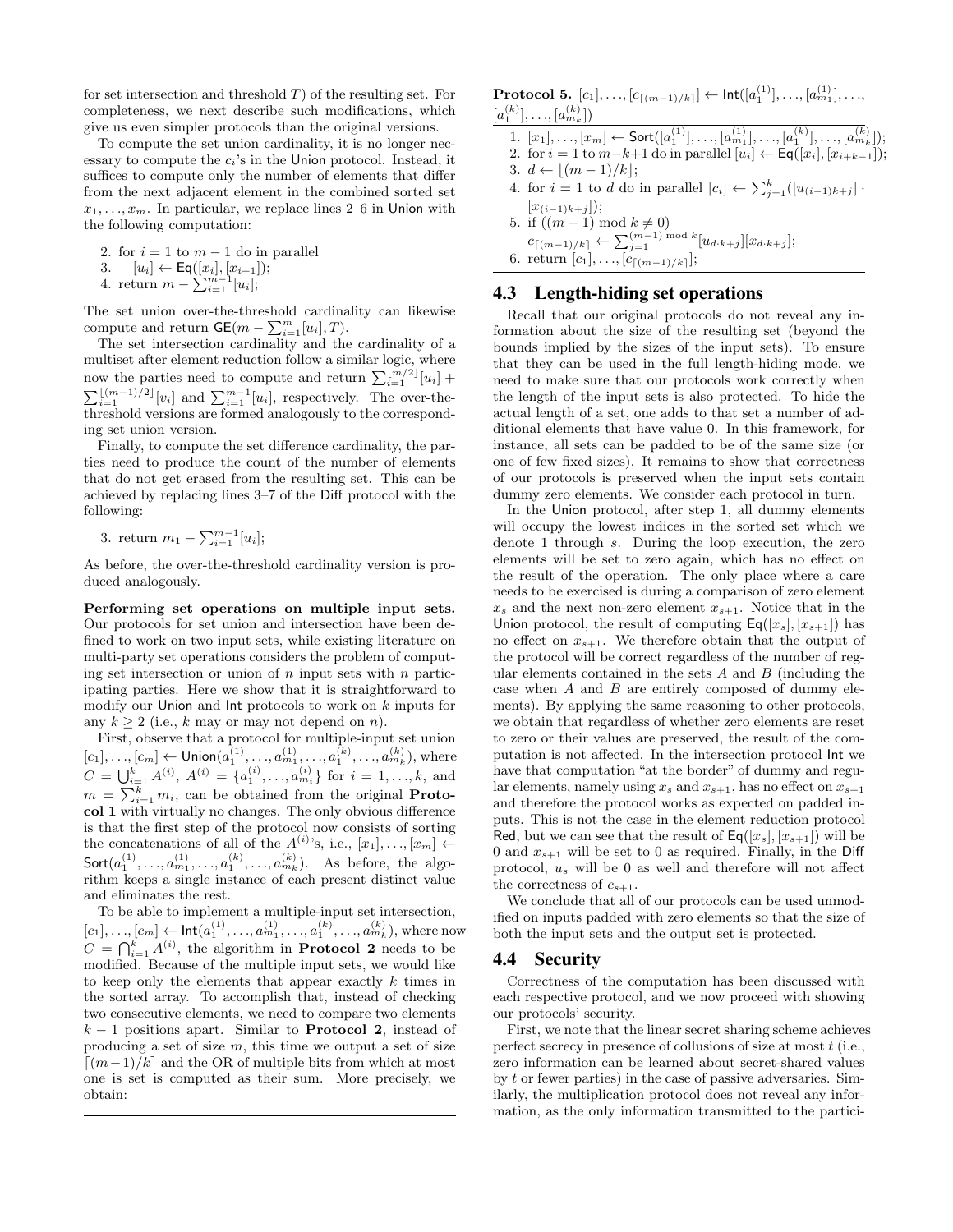pants are the shares. Furthermore, because other building blocks used in this work (i.e., Eq, GE, PreMul, and Sort) have been previously shown to be secure, information is not revealed during their execution as well. We obtain that our protocols combine only secure building blocks without revealing any information to the computational parties (i.e., they only receive shares which information-theoretically protect private values). By Cannetti's composition theorem [10], we obtain that composition of secure sub-protocols results in security of the overall solution. More formally, to comply with the security definition, we can build a simulator for our protocols by invoking simulators for the corresponding building blocks to result in the environment that will be indistinguishable from the real protocol execution by the participants.

The only exception from the above is the extension to set operation protocols that allow the parties to learn information about the actual size of the resulting set, but this is intended by design and is considered to be acceptable.

To show security in presence of malicious adversaries, we need to ensure that (i) all participants prove that each step of their computation was performed correctly and that (ii) if some dishonest participants quit, others will be able to reconstruct their shares and proceed with the rest of the computation. The above is normally achieved using a verifiable secret sharing scheme (VSS), and a large number of results have been developed over the years (e.g., [30, 14, 36, 37, 5, 22, 20, 21] and many others). In particular, because any linear combination of shares is computed locally, each participant is required to prove that it performed each multiplication correctly on its shares. Such results normally work for  $t < \frac{n}{3}$  in the information theoretic or computational setting with different communication overhead and under a variety of assumptions about the communication channels. Additional proofs associated with this setting include proofs that shares of a private value were distributed correctly among the participants (when the dealer is dishonest) and proofs of proper reconstruction of a value from its shares (when not already implied by other techniques). In addition, if at any point of the computation the participants are required to input values of a specific form, they would have to prove that the values they supplied are well formed. Such proofs are not necessary for the computation that we use to construct our protocols, but are needed by the implementations of some of the building blocks that we cite (such as comparison protocols).

Thus, security of our protocols in the malicious model can be achieved by using standard VSS techniques, e.g., [30, 15], where a range proof, e.g., [50] will be additionally needed for the building blocks. These VSS techniques would also work with malicious input parties (who distribute input sets or multisets among the computational parties), who would need to prove that they generate legitimate shares of their data.

## 4.5 Performance

With the standard techniques for implementing multiplication (which the most basic interactive building block) in our setting such as [30], each multiplication has the combined cost of  $O(n^2)$ , which results in  $O(n^2m \log m)$  complexity of our (multi)set operation protocols. When the computational parties can be malicious, they will need to prove correctness of each multiplication, secret sharing, and possibly input reconstruction execution using VSS techniques, which also involves  $O(n^2)$  communication and with recent techniques [37, 5] is even  $O(n)$ . Such results are known for both computational and unconditionally secure settings. There are also recent publications [22, 21] that achieve overhead only polylogarithmic in the number of parties  $n$ , but the complexity also includes a factor logarithmic in the overall amount of computation (i.e., the arithmetic circuit size).

To estimate the performance of our protocols, we can count the total number of interactive operations (rather than their asymptotic complexities). The number of comparisons used in Goodrich's and Batcher's oblivious sorting algorithms are  $5m \log m$  and  $\frac{1}{4}m \log^2 m$ , respectively, for a set of size  $m$  [56]. Then each compare-and-switch operation can be implemented using  $4\ell+2$  interactive operations. We thus obtain that for  $m = 1,000$ , the protocols are dominated by  $\approx 25,000$  compare-and-switch operations used in sorting, while for  $m = 1,000,000$  we need to use  $\approx 100,000,000$ such operations. Experimental results of optimized Sharemind tool [1] (which implements operations using slightly different arithmetic) with  $n = 3$  and  $\ell = 32$  on a LAN show that more a million of comparisons can be processed on the order of several seconds. This gives our solution good scalability even for input sets of significant size. Also, because performance of a protocol depends on the number of sequential interactive operations or rounds, we need to compute their number as well. With a  $O(\log^2 m)$  depth of a sorting algorithm and 4 rounds for a compare-and-switch operation (using the comparison algorithm from [11]), the number of rounds is in low hundreds for sets of size  $2^{10}-2^{20}$ . From the experiments in [8], one round of computation in this setting on a LAN takes on the order of 3–5 ms (for  $n = 5$ ), which means that all rounds for sets of large size can be processed in the matter of several seconds or tens of seconds.

# 5. GENERAL CONVERSION FROM A MUL-TISET TO A SET

Our previous protocols do not meet correctness requirements when they are run on multisets. To enable computation on multisets, we describe a general conversion from a multiset to a set, which will allow all previous protocols to be run on multisets in this new representation with only notational changes. We also develop protocols for direct implementation of multiset operations without the need for converting them into a special form. These direct constructions are about twice as fast as first applying a general conversion procedure to the two input sets followed by a set operation. They are, however, omitted due to space considerations and can be found in the full version [7].

Our general solution converts a multiset  $a_1, \ldots, a_m$  to a representation  $\langle x_1, y_1 \rangle, \ldots, \langle x_m, y_m \rangle$ , where  $x_i$ 's correspond to the  $a_i$ 's, and indices  $y_i$ 's count the number of instances of each distinct value in the multiset. That is, if a value  $v$  appears  $k$  times in the multiset, the indices of the corresponding multiset elements will be numbered 1 through  $k$ . This makes each pair  $\langle x_i, y_i \rangle$  unique and our protocols for set operations apply.

|         | <b>Protocol 6.</b> $\langle [x_1], [y_1] \rangle, \ldots, \langle [x_m], [y_m] \rangle \leftarrow \text{M2S}([a_1], \ldots,$ |
|---------|------------------------------------------------------------------------------------------------------------------------------|
| $ a_m $ |                                                                                                                              |
|         | $[x_1, x_2, \ldots, x_n] \leftarrow$ Sort([a,] [a,]).                                                                        |

1. 
$$
[x_1], \ldots, [x_m] \leftarrow \text{Sort}([a_1], \ldots, [a_m]);
$$
  
2.  $[y_1] \leftarrow 1;$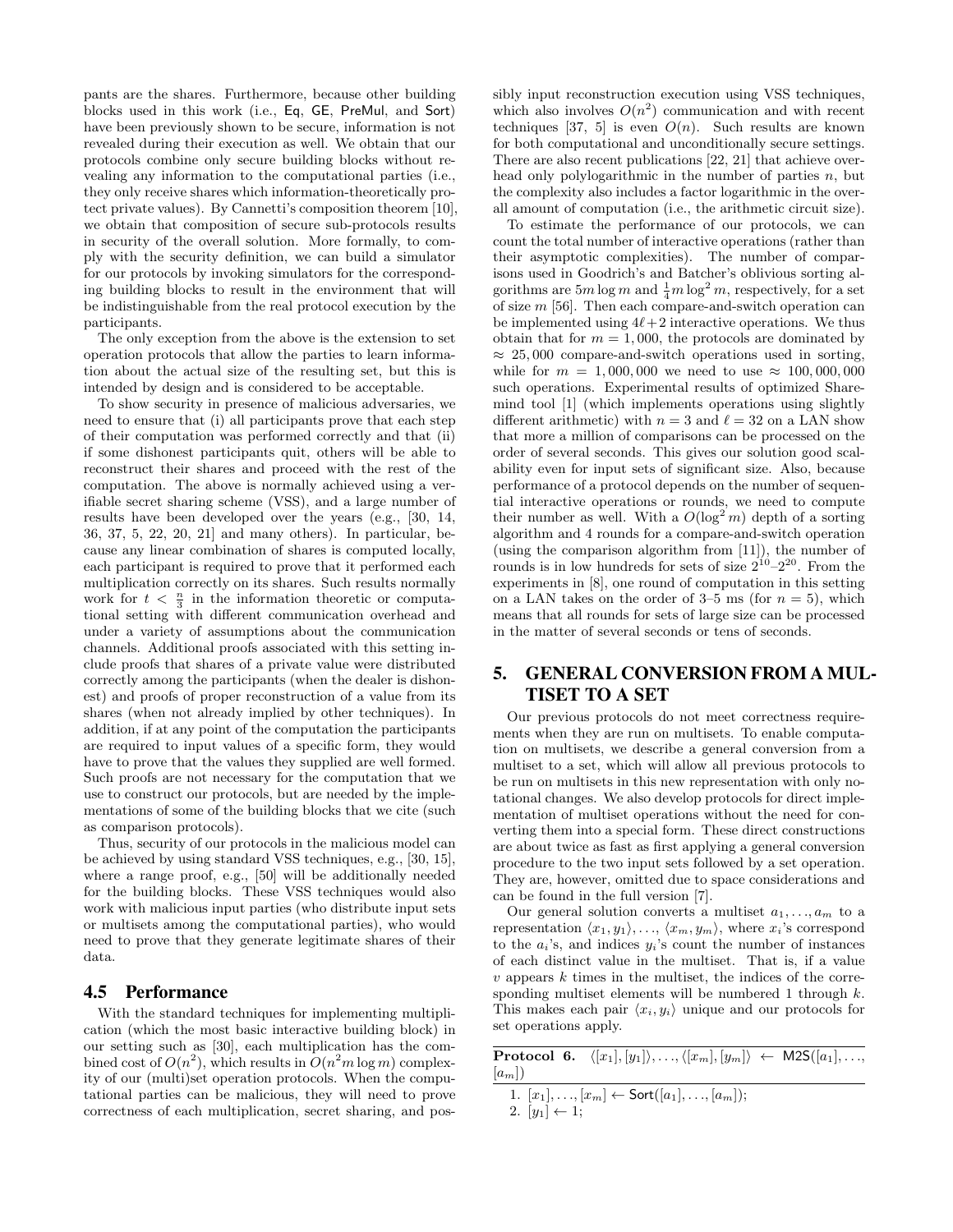3. for  $i = 1$  to  $m - 1$  do 4.  $[u_i] \leftarrow \textsf{Eq}([x_i], [x_{i+1}]);$ 5.  $[y_{i+1}] \leftarrow [u_i][y_i] + 1;$ 6. return  $\langle [x_1],[y_1]\rangle, \ldots, \langle [x_m],[y_m]\rangle;$ 

In the above protocol, indices  $y_i$ 's have to be computed sequentially. In the attempt to design an algorithm that does not require the number of rounds to be linear in the size of the multiset, we resort to the techniques that were used in [19] to design constant-round protocols for integer arithmetic operations. In particular, suppose we are given an associative binary operator ◦. Also suppose that we can securely compute  $\circ_{i=1}^{m}[a_i]$  in R rounds and  $C(m)$  operations. Chandra et al. [12] describe a method for computing prefix- $\circ$ , Pre<sub>o</sub>, in 2R rounds and  $\sum_{i=1}^{\log_2 m} 2^i C(m \cdot 2^{-i}) + mC(\log_2 m) \leq$  $\log_2 mC(m) + nC(\log_2 m)$  operations. Secure prefix-∘ functionality is defined as  $([b_1], ..., [b_m]) \leftarrow \mathsf{Pre}_{\circ}([a_1], ..., [a_m]),$ where  $b_i = \circ_{j=1}^i a_j$ . In our context, this means that if we define a procedure for computing  $\langle x_m, y_m \rangle$  in the multisetto-set conversion using  $R$  rounds, we will be able to use the above method to compute all  $\langle x_i, y_i \rangle$  in 2R rounds.

Before we proceed with further description, we need to specify the operator  $\circ$  itself that we can use to perform the conversion. The procedure in the M2S protocol can be viewed as starting with individual elements, each with count 1, and aggregating the first i of them to compute the count at position i. Because the operator must be able to work on "individual" as well as "aggregate" values, we define it as follows:

| $\langle [c_1], [c_2] \rangle \leftarrow \langle [a_1], [a_2] \rangle \circ \langle [b_1], [b_2] \rangle$ |  |
|-----------------------------------------------------------------------------------------------------------|--|
| 1. $[u] \leftarrow \textsf{Eq}([a_1], [b_1])$ ;                                                           |  |
| 2. $ c_1  \leftarrow  b_1 $ ;                                                                             |  |
| 3. $[c_2] \leftarrow [u][a_2] + [b_2];$                                                                   |  |
| 4. return $\langle [c_1], [c_2] \rangle$ ;                                                                |  |

The above assumes that  $b_1 \geq a_1$ . We call this operation addition with reset (i.e., the count is reset if the value of the current element has changed, and the counts are added otherwise). The operator can be shown to be associative.

To be able to use the method from [12] for computing Pre<sub>∘</sub>([a<sub>1</sub>], ..., [a<sub>m</sub>]) from a solution to ∘<sup>m</sup><sub>i=1</sub>[a<sub>i</sub>], we need a constant round procedure for computing  $\circ_{i=1}^{m}[a_i]$ , where  $a_i =$  $\langle x_i, y_i \rangle$ . We realize it as shown below. Note that in this protocol each  $y_i$  can be an arbitrary count (i.e., if  $y_i > 1$ ,  $\langle x_i, y_i \rangle$  corresponds to an "aggregate" of several multiset elements with the same value), but the  $x_i$ 's must form a nondecreasing sequence.

| <b>Protocol 7.</b> $\langle  x ,  y  \rangle \leftarrow \circ_{i=1}^{m} \langle  x_i ,  y_i  \rangle$ |
|-------------------------------------------------------------------------------------------------------|
| 1. for $i = 1$ to $m - 1$ do in parallel $ u_i  \leftarrow \textsf{Eq}( x_i ,  x_{i+1} );$            |
| 2. $([v_{m-1}], \ldots, [v_1]) \leftarrow \text{PreMul}([u_{m-1}], \ldots, [u_1])$ ;                  |
| 3. for $i = 1$ to $m - 1$ do in parallel $[w_i] \leftarrow [v_i][y_i]$ ;                              |
| 4. $[y] \leftarrow [y_m] + \sum_{i=1}^{m-1} [w_i];$                                                   |
| $5.$ $[x] \leftarrow [x_m];$                                                                          |
| 6. return $\langle [x], [y] \rangle$ ;                                                                |

In the protocol above, as a result of prefix multiplication in step 2, we obtain an array of bits  $v_{m-1}, \ldots, v_1$ , where  $v_i$  is set to 1 iff all elements  $x_i$  through  $x_m$  are equal. This allows us to count the number of elements in the input which have the same value as  $x_m$ . Their corresponding counts are added together in step 4 and are returned as the count for the entire set. This computation in particular implies that if  $x_m > x_{m-1}$ , then the pair  $\langle x_m, y_m \rangle$  will be returned as required. This protocol allows us to obtain a new protocol for multiset-to-set conversion where the round complexity is the round complexity of sorting plus a small constant.

|         | <b>Protocol 8.</b> $\langle [x_1], [y_1] \rangle, , \langle [x_m], [y_m] \rangle \leftarrow M2S([a_1], ,$ |  |
|---------|-----------------------------------------------------------------------------------------------------------|--|
| $[a_m]$ |                                                                                                           |  |

- 1.  $[x'_1], \ldots, [x'_m] \leftarrow \text{Sort}([a_1], \ldots, [a_m]);$
- 2. for  $i = 1$  to m do in parallel  $[y'_i] \leftarrow 1$ ;
- 3.  $\langle [x_1], [y_1] \rangle, \ldots, \langle [x_m], [y_m] \rangle \leftarrow \text{Pre}_{\circ}(\langle [x'_1], [y'_1] \rangle, \ldots, \langle [x'_m],$  $|y'_m|\rangle);$ 4. return  $\langle [x_1], [y_1]\rangle, \ldots, \langle [x_m], [y_m]\rangle;$

This concludes our description of the conversion procedure. To illustrate how it can be used to perform multiset operations such as union, intersection, and difference, we briefly describe such protocols next. The first protocol that we demonstrate is for multiset union  $A \cup B$ . It assumes that the input multisets are already available in the proper format with numbered instances of each distinct value. This can be achieved by executing the conversion protocol twice as  $\langle [x'_1], [y'_1] \rangle, \ldots, \langle [x'_{m_1}], [y'_{m_1}] \rangle \leftarrow \mathsf{M2S}([a_1], \ldots, [a_{m_1}])$  and  $\langle [x_1''], [y_1''] \rangle, \ldots, \langle [x_{m_2}''], [y_{m_2}''] \rangle \leftarrow \mathsf{M2S}([b_1], \ldots, [b_{m_2}])$ . Alternatively, the input multisets might already be available in the proper format as a result of prior processing. For instance, the output of the multiset union protocol below produces a (not fully sorted) multiset with properly numbered elements. The only exception to that are zero elements in the result, the counts of which are also set to zero to ensure that they do not affect correctness of our protocols during their composition.

In the multiset union protocol below, we utilize the same SortT procedure as in Protocol 3 with the difference that now longer tuples are sorted. As before, comparisons are done using the first element of each tuple, and the entire tuples are swapped based on the outcome of a comparison.

 $\overline{ }$ 

| $\textbf{Protocol 9.}~ \langle [x_1], [y_1] \rangle, \dots, \langle [x_{m_1+m_2}], [y_{m_1+m_2}] \rangle \leftarrow \textsf{MUnion}$                                   |
|------------------------------------------------------------------------------------------------------------------------------------------------------------------------|
| $(\langle [x'_1], [y'_1] \rangle, \ldots, \langle [x'_{m_1}], [y'_{m_1}] \rangle, \langle [x''_1], [y''_1] \rangle, \ldots, \langle [x''_{m_2}], [y''_{m_2}] \rangle)$ |
| 1. $k \leftarrow \max(m_1, m_2) + 1$ ;                                                                                                                                 |
| 2. $\langle [\alpha_1], [\beta_1], [\gamma_1] \rangle, \ldots, \langle [\alpha_{m_1+m_2}], [\beta_{m_1+m_2}], [\gamma_{m_1+m_2}] \rangle \leftarrow$                   |
| Sort $T(\langle k[x'_1]+[y'_1],[x'_1],[y'_1]\rangle, \ldots, \langle k[x'_{m_1}]+[y'_{m_1}],[x'_{m_1}],$                                                               |
| $[y'_{m_1}] \rangle, \langle k[x''_1]+[y''_1], [x''_1], [y''_1] \rangle, \ldots, \langle k[x''_{m_2}]+[y''_{m_2}], [x''_{m_2}],$                                       |
| $[y''_{m_2}]\rangle);$                                                                                                                                                 |
| 3. for $i = 1$ to $m_1 + m_2 - 1$ do in parallel                                                                                                                       |
| 4. $[u_i] \leftarrow \mathsf{Eq}([\alpha_i], [\alpha_{i+1}])$ ;                                                                                                        |
| 5. $[x_i] \leftarrow [\beta_i](1 - [u_i])$ ;                                                                                                                           |
| $[y_i] \leftarrow [\gamma_i](1 - [u_i])$ ; //optional<br>6.                                                                                                            |
| 7. $ x_m  \leftarrow  \beta_{m_1+m_2} ;$                                                                                                                               |
| 8. $[y_m] \leftarrow [\gamma_{m_1+m_2}];$ //optional                                                                                                                   |
| 9. return $\langle [x_1], [y_1] \rangle, \ldots, \langle [x_{m_1+m_2}], [y_{m_1+m_2}] \rangle;$                                                                        |
| In the protocol k should be set to a value larger than any                                                                                                             |

In the protocol  $k$  should be set to a value larger than any  $y_i'$  and  $y_i''$  (which are bounded by the size of the multisets). In that way, the values will be sorted by the first elements  $x_i^{\prime\prime}$ 's and  $x_i^{\prime\prime}$ 's, but in case of their equality, the ties will be resolved – and the tuples will be sorted – by the second elements  $y_i$ 's and  $y_i''$ 's. The safest way to set k is therefore to use  $k = \max(m_1, m_2) + 1$ .

As we indicate above, lines 6 and 8 are optional. That is, if the counts for each value do not need to be maintained, the protocol returns only  $x_i$ 's. Otherwise, the counts can be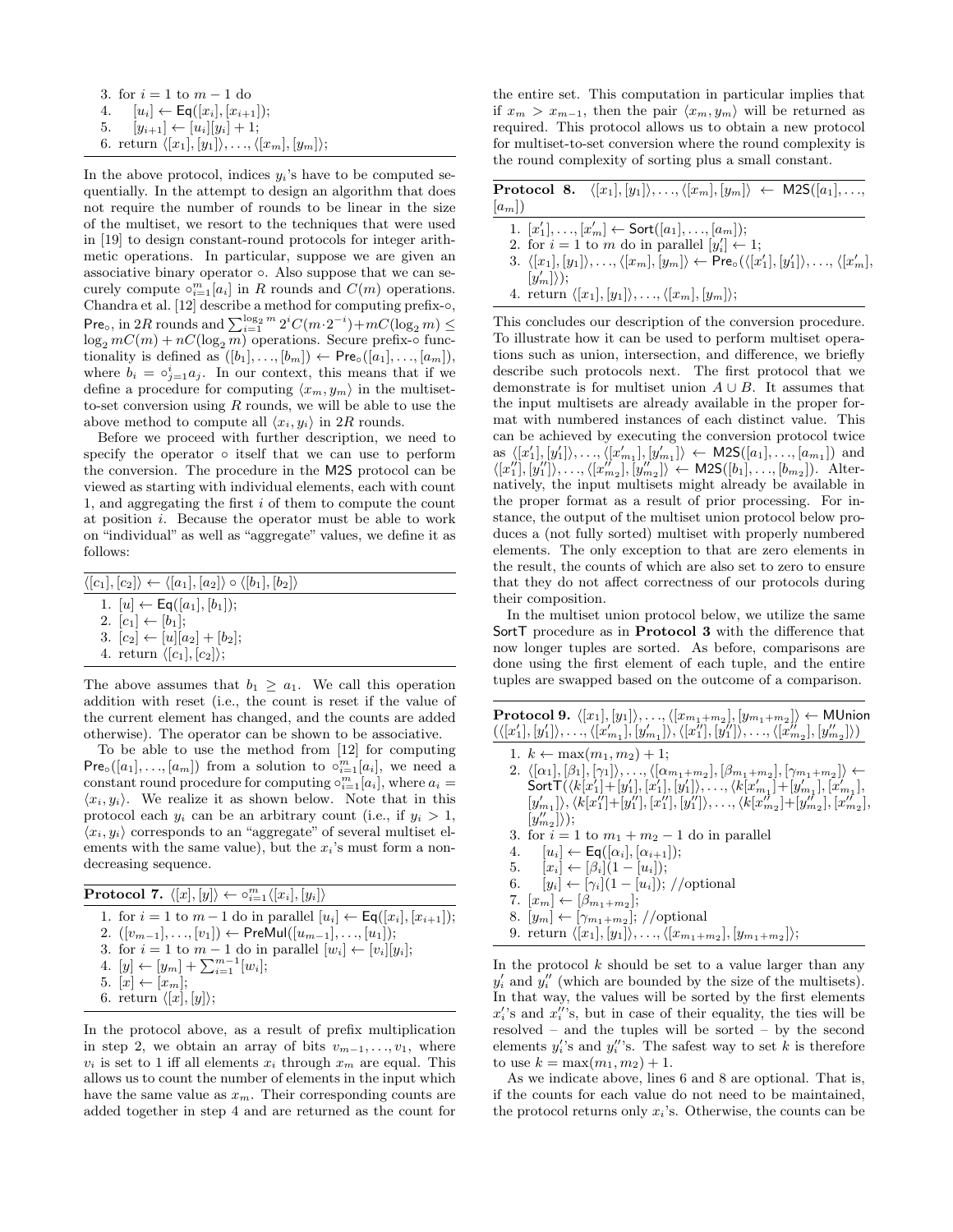computed at low cost (i.e., significantly lower than executing the M2S protocol).

The multiset intersection protocol, MInt, can be derived from Protocol 2 using a similar approach. We obtain the following protocol, where m is used for  $m_1 + m_2$ :

```
\textbf{Protocol 10.}~\langle [x_1],[y_1],\rangle\ldots,\langle [x_{\lfloor m/2\rfloor}], [y_{\lfloor m/2\rfloor}]\rangle\leftarrow \textsf{MInt}(\langle [x'_1], [y'_1] \rangle, \ldots, \langle [x'_{m_1}], [y'_{m_1}] \rangle, \langle [x''_1], [y''_1] \rangle, \ldots, \langle [x''_{m_2}], [y''_{m_2}] \rangle)1. k \leftarrow \max(m_1, m_2) + 1;
     2. \langle [\alpha_1], [\beta_1], [\gamma_1] \rangle, \ldots, \langle [\alpha_{m_1+m_2}], [\beta_{m_1+m_2}], [\gamma_{m_1+m_2}] \rangle \leftarrow\textsf{SortT}(\langle k[x_1']\!+\![y_1'],[x_1'],[y_1']\rangle,\ldots,\langle k[x_{m_1}']\!+\![y_{m_1}'],[x_{m_1}'],[y'_{m_1}]\rangle, \langle k[x_1'']+[y_1''],[x_1''],[y_1'']\rangle, \ldots, \langle k[x_{m_2}']+[y_{m_2}''],[x_{m_2}''],[x_{m_2}'][y''_{m_2}]\rangle);3. for i = 1 to \lfloor (m - 1)/2 \rfloor do in parallel
     4. [u_i] \leftarrow \mathsf{Eq}([\alpha_{2i}], [\alpha_{2i-1}]);
    5. [v_i] \leftarrow \mathsf{Eq}([\alpha_{2i}], [\alpha_{2i+1}]);
    6. [x_i] \leftarrow ([u_i] + [v_i])[\beta_i];7. [y_i] \leftarrow ([u_i] + [v_i])[\gamma_i]; //optional
    8. if (m \mod 2 = 0)9. [u_{m/2}] \leftarrow \textsf{Eq}([\alpha_m], [\alpha_{m-1}]);
  10. [x_{m/2}] \leftarrow [u_{m/2}][\beta_m];11. [y_{m/2}] \leftarrow [u_{m/2}][\gamma_m]; //optional
  12. return [x_1], \ldots, [x_{\lfloor m/2 \rfloor}];
```
It is also not very difficult to derive the multiset difference protocol MDiff from its set version Diff, which we provide next.

 $\textbf{Protocol 11.}~ \langle [x_1], [y_1]\rangle \ldots, \langle [x_{m_1+m_2}], [y_{m_1+m_2}]\rangle \leftarrow \textbf{MDiff}$  $(\langle [x'_1], [y'_1] \rangle, \ldots, \langle [x'_{m_1}], [y'_{m_1}] \rangle, \langle [x''_1], [y''_1] \rangle, \ldots, \langle [x''_{m_2}], [y''_{m_2}] \rangle)$ 

- 1.  $\ell \leftarrow \max(m_1, m_2);$
- 2.  $\langle [\alpha_1], [\beta_1], [\gamma_1], [\delta_1] \rangle, \ldots, \langle [\alpha_{m_1+m_2}], [\beta_{m_1+m_2}], [\gamma_{m_1+m_2}],$  $[\delta_{m_1+m_2}]\rangle \leftarrow \mathsf{SortT}(\langle \ell[x'_1]+[y'_1],[x'_1],[y'_1],[0]\rangle, \ldots, \langle \ell[x'_{m_1}]+$  $[y'_{m_1}], [x'_{m_1}], [y'_{m_1}], [0], \ldots, \langle \ell[x_1''] + [y_1''], [x_1''], [y_1''], [1] \rangle, \ldots,$  $\langle \ell[x_{m_2}'''] + [y_{m_2}''], [x_{m_2}''], [y_{m_2}''], [1] \rangle);$
- 3. for  $i = 1$  to  $m_1+m_2-1$  do in parallel  $[u_i] \leftarrow \textsf{Eq}([\alpha_i], [\alpha_{i+1}])$ ;
- 4.  $[x_1] \leftarrow [\beta_1](1 [u_1]);$
- 5.  $[y_1] \leftarrow [\gamma_1](1 [u_1])$ ; //optional
- 6. for  $i = 2$  to  $m_1 + m_2$  do in parallel
- 7.  $[x_i] \leftarrow [\beta_i](1 [u_i] [u_{i-1}])$ ;
- 8.  $[y_i] \leftarrow [\gamma_i] (1 [u_i] [u_{i-1}])$ ; //optional
- 9. for  $i = 1$  to  $m_1 + m_2$  do in parallel
- 10.  $[x_i] \leftarrow [\beta_i](1 [\delta_i])$ ;
- 11.  $[y_i] \leftarrow [\gamma_i](1 [\delta_i])$ ; //optional
- 12. return  $\langle [x_1], [y_1] \rangle, \ldots, \langle [x_{m_1+m_2}], [y_{m_1+m_2}] \rangle;$

As before, we will only execute the lines marked as optional if the counts need to be preserved.

Security of these protocols can be shown analogously to the security of set operations.

## 6. CONCLUSIONS

This work is the first to provide a comprehensive suite of protocols for multi-party set and multiset operations that are composable and can be used for secure outsourcing. They have natural support for hiding the size of a set operation's result and can be easily extended to compute cardinality or over-the-threshold cardinality of the result. All of our solutions are secure in the information-theoretic sense against malicious adversaries, achieve low communication and computation cost of  $O(m \log m)$  for data sets of size m, and were designed to minimize round complexity.

## 7. REFERENCES

- [1] Sharemind. http://sharemind.cyber.ee/.
- [2] M. Ajtai, J. Komlós, and E. Szemerédi. An  $O(n \log n)$ sorting network. In ACM Symposium on Theory of Computing (STOC), pages  $1-9$ , 1983.
- [3] G. Ateniese, E. De Cristofaro, and G. Tsudik. (If) size matters: Size-hiding private set intersection. In Public Key Cryptography (PKC), volume 6571 of LNCS, pages 156–173, 2011.
- [4] K. Batcher. Sorting networks and their applications. In AFIPS Spring Joint Computer Conference, pages 307–314, 1968.
- [5] Z. Beerliova-Trubiniova and M. Hirt. Perfectly-secure MPC with linear communication complexity. In Theory of Cryptography Conference (TCC), pages 213–230, 2008.
- [6] A. Ben-David, N. Nisan, and B. Pinkas. FairplayMP: A system for secure multi-party computation. In ACM Conference on Computer and Communications Security (CCS), pages 257–266, 2008.
- [7] M. Blanton and E. Aguiar. Private and oblivious set and multiset operations. IACR ePrint Archive Report 2011/464, 2011.
- [8] M. Blanton and M. Aliasgari. Secure outsourced computation of iris matching. Journal of Computer Security, 2012.
- [9] G. Blelloch and M. Reid-Miller. Fast set operations using treaps. In ACM Symposium on Parallel Algorithms and Architectures, pages 16–26, 1998.
- [10] R. Canetti. Security and composition of multiparty cryptographic protocols. Journal of Cryptology, 13(1):143–202, 2000.
- [11] O. Catrina and S. de Hoogh. Improved primitives for secure multiparty integer computation. In Security and Cryptography for Networks (SCN), pages 182–199, 2010.
- [12] A. Chandra, S. Fortune, and R. Lipton. Unbounded fan-in circuits and associative functions. In Annual ACM Symposium on Theory of Computing, pages 52–60, 1983.
- [13] J. H. Cheon, S. Jarecki, and J. H. Seo. Multi-party privacy-preserving set intersection with quasi-linear complexity. Cryptology ePrint Achive Report 2010/512, 2010. http://eprint.iacr.org/2010/512.
- [14] R. Cramer, I. Damgård, S. Dziembowski, M. Hirt, and T. Rabin. Efficient multiparty computations secure against an adaptive adversary. In Advances in  $Cryptology - EUROCRYPT$ , pages 311–326, 1999.
- [15] R. Cramer, I. Damgård, and U. Maurer. General secure multi-party computation from any linear secret-sharing scheme. In Advances in Cryptology – EUROCRYPT, pages 316–334, 2000.
- [16] R. Cramer, I. Damgård, and J. Nielsen. Multiparty computation from threshold homomorphic encryption. In Advances in Cryptology – EUROCRYPT, pages 280–300, 2001.
- [17] D. Dachman-Soled, T. Malkin, M. Raykova, and M. Yung. Efficient robust private set intersection. In Applied Cryptography and Network Security (ACNS), pages 125–142, 2009.
- [18] D. Dachman-Soled, T. Malkin, M. Raykova, and M. Yung. Secure efficient multiparty computing of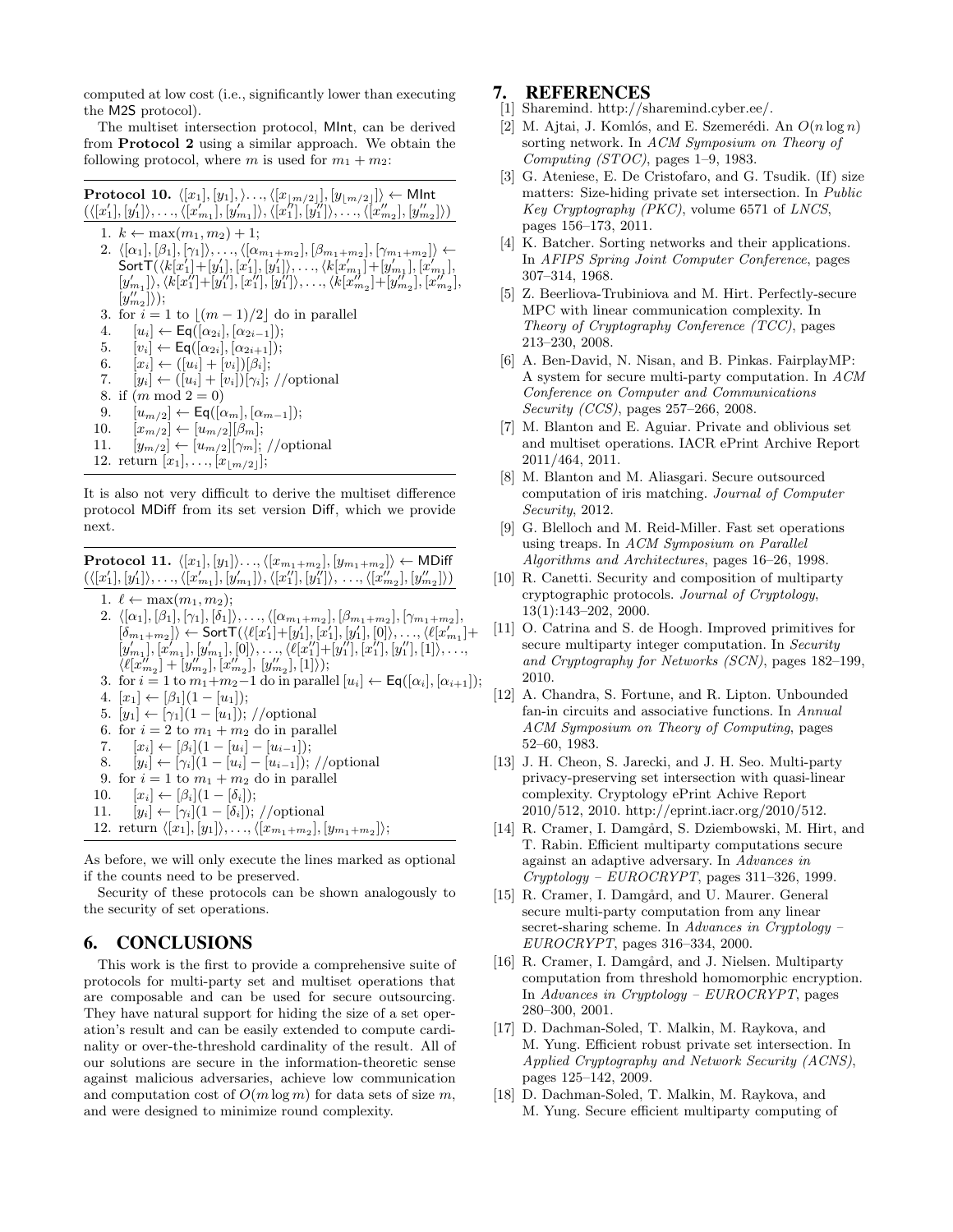multivariate polynomials and applications. In Applied Cryptography and Network Security (ACNS), pages 130–146, 2011.

- [19] I. Damgård, M. Fitzi, E. Kiltz, J. Nielsen, and T. Toft. Unconditionally secure constant-rounds multi-party computation for equality, comparison, bits and exponentiation. In Theory of Cryptography Conference  $(TCC)$ , volume 3876 of *LNCS*, pages 285–304, 2006.
- [20] I. Damgård, M. Geisler, M. Krøigaard, and J. Nielsen. Asynchronous multiparty computation: Theory and implementation. In Public Key Cryptography (PKC), pages 160–179, 2009.
- [21] I. Damgård, Y. Ishai, and M. Krøigaard. Perfectly secure multiparty computation and the computational overhead of cryptography. In Advances in Cryptology – EUROCRYPT, pages 445–465, 2010.
- [22] I. Damgård, Y. Ishai, M. Krøigaard, J. Nielsen, and A. Smith. Scalable multiparty computation with nearly optimal work and resilience. In Advances in  $Cryptology - CRYPTO$ , pages 241–261, 2008.
- [23] I. Damgård and M. Jurik. A generalisation, a simplification and some applications of Paillier's probabilistic public-key system. In Public Key Cryptography (PKC), pages 119–136, 2001.
- [24] E. De Cristofaro, P. Gasti, and G. Tsudik. Fast and private computation of set intersection cardinality. Cryptology ePrint Archive: Report 2011/141, 2011.
- [25] E. De Cristofaro, J. Kim, and G. Tsudik. Linear-complexity private set intersection protocols secure in malicious model. In Advances in Cryptology  $- ASIACRYPT$ , volume 6477 of *LNCS*, pages 213–231, 2010.
- [26] E. De Cristofaro and G. Tsudik. Practical private set intersection protocols with linear complexity. In Financial Cryptography and Data Security (FC), volume 6052 of LNCS, pages 143–159, 2010.
- [27] P.-A. Fouque, G. Poupard, and J. Stern. Sharing decryption in the context of voting or lotteries. In International Conference on Financial Cryptography  $(FC)$ , volume 1962 of *LNCS*, pages 90–104, 2000.
- [28] M. Freedman, K. Nissim, and B. Pinkas. Efficient private matching and set intersection. In Advances in  $Cryptology - EUROCRYPT$ , volume 3027 of *LNCS*, pages 1–19, 2004.
- [29] Keith Frikken. Privacy-preserving set union. In Applied Cryptography and Network Security (ACNS), volume 4521 of LNCS, pages 237–252, 2007.
- [30] R. Gennaro, M. Rabin, and T. Rabin. Simplified VSS and fast-track multiparty computations with applications to threshold cryptography. In ACM Symposium on Principles of Distributed Computing (PODC), pages 101–111, 1998.
- [31] O. Goldreich, S. Micali, and A. Wigderson. How to play any mental game. In ACM Symposium on Theory of Computing (STOC), pages 218–229, 1987.
- [32] M. Goodrich. Randomized Shellsort: A simple oblivious sorting algorithm. In ACM-SIAM Symposium on Discrete Algorithms (SODA), pages 1262–1277, 2010.
- [33] M. Goodrich. Spin-the-bottle sort and annealing sort: Oblivious sorting via round-robin random comparisons. In Workshop on Analytic Algorithmics

and Combinatorics (ANALCO), 2011.

- [34] C. Hazay and Y. Lindell. Efficient protocols for set intersection and pattern matching with security against malicious and covert adversaries. In Theory of Cryptography Conference (TCC), volume 4948 of LNCS, pages 155–175, 2008.
- [35] C. Hazay and K. Nissim. Efficient set operations in the presence of malicious adversaries. In Public Key Cryptography (PKC), volume 6056 of LNCS, pages 312–331, 2010.
- [36] M. Hirt and U. Maurer. Robustness for free in unconditional multi-party computation. In Advances in Cryptology – CRYPTO, pages  $101-118$ ,  $2001$ .
- [37] M. Hirt and J. Nielsen. Robust multiparty computation with linear communication complexity. In Advances in Cryptology – CRYPTO, pages 463–482, 2006.
- [38] J. Hong, J. W. Kim, J. Kim, K. Park, and J. H. Cheon. Constant-round privacy preserving multiset union. Cryptology ePrint Achive Report 2011/138, 2011. http://eprint.iacr.org/2011/138.
- [39] Y. Huang, D. Evans, and J. Katz. Private set intersection: Are garbled circuits better than custom protocols? In Network & Distributed System Security Symposium (NDSS), 2012.
- [40] S. Jarecki and X. Liu. Efficient oblivious pseudorandom function with applications to adaptive OT and secure computation of set intersection. In Theory of Cryptography Conference (TCC), volume 5444 of LNCS, pages 577–594, 2009.
- [41] S. Jarecki and X. Liu. Fast secure computation of set intersection. In International Conference on Security and Cryptography for Networks (SCN), volume 6280 of LNCS, pages 418–435, 2010.
- [42] K. Jónsson, G. Kreitz, and M. Uddin. Secure multi-party sorting and applications. Cryptology ePrint Archive: Report 2011/122, 2011.
- [43] L. Kissner and D. Song. Privacy-preserving set operations. In Advances in Cryptology – CRYPTO, volume 3621 of LNCS, pages 241–257, 2005.
- [44] H. T. Kung and P. Lehman. Systolic (VLSI) arrays for relational database operations. In ACM SIGMOD International Conference on Management of Data, pages 105–116, 1980.
- [45] T. Leighton and C. Plaxton. Hypercubic sorting networks. SIAM Journal of Computing, 27(1):1–47, 1998.
- [46] R. Li and C Wu. An unconditionally secure protocol for multi-party set intersection. In ACNS, volume 4521 of LNCS, pages 226–236, 2007.
- [47] G. Narayanan, T. Aishwarya, A. Agrawal, A. Patra, A. Choudhary, and C. Rangan. Multi party distributed private matching, set disjointness and cardinality of set intersection with information theoretic security. In Cryptology and Network Security (CANS), pages 21–40, 2009.
- [48] A. Patra, A. Choudhary, and C. Rangan. Information theoretically secure multi party set intersection re-visited. In Selected Areas in Cryptography, pages 71–91, 2009.
- [49] A. Patra, A. Choudhary, and C. Rangan. Round